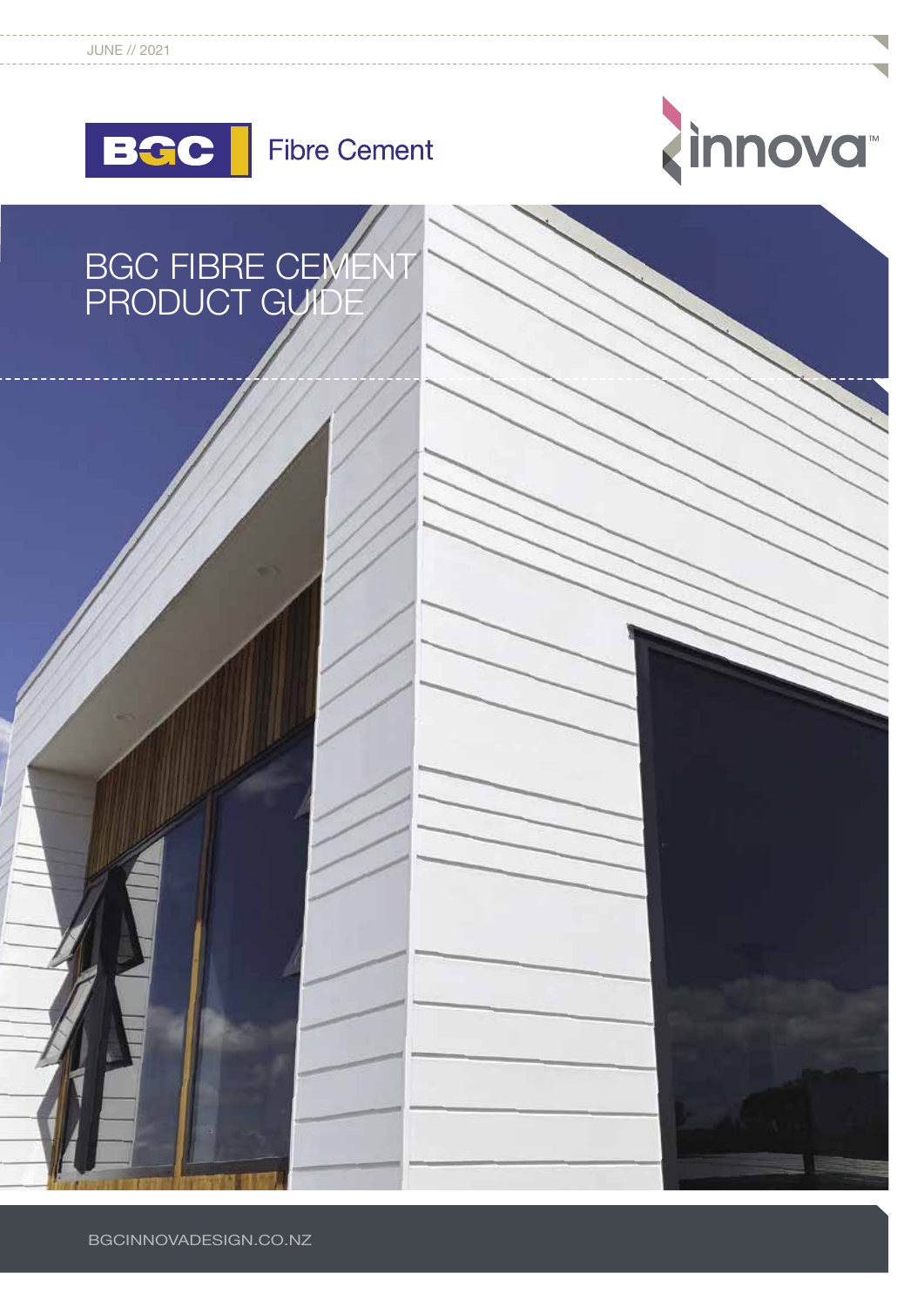# HISTORY & **MISSION**



Our distribution network ensures that our entire product range is readily available in all states of Australia and in New Zealand.

BGC has a team of technical specialists that can assist with all specification and design information to help ensure that you always 'build it better with BGC'.

Our mission at BGC is simple – we want to ensure that people can always 'build it better with BGC'.

In keeping with our mission, we are constantly assessing and improving our products to ensure that we always provide cost effective, high quality and easy-to-use products to the market.

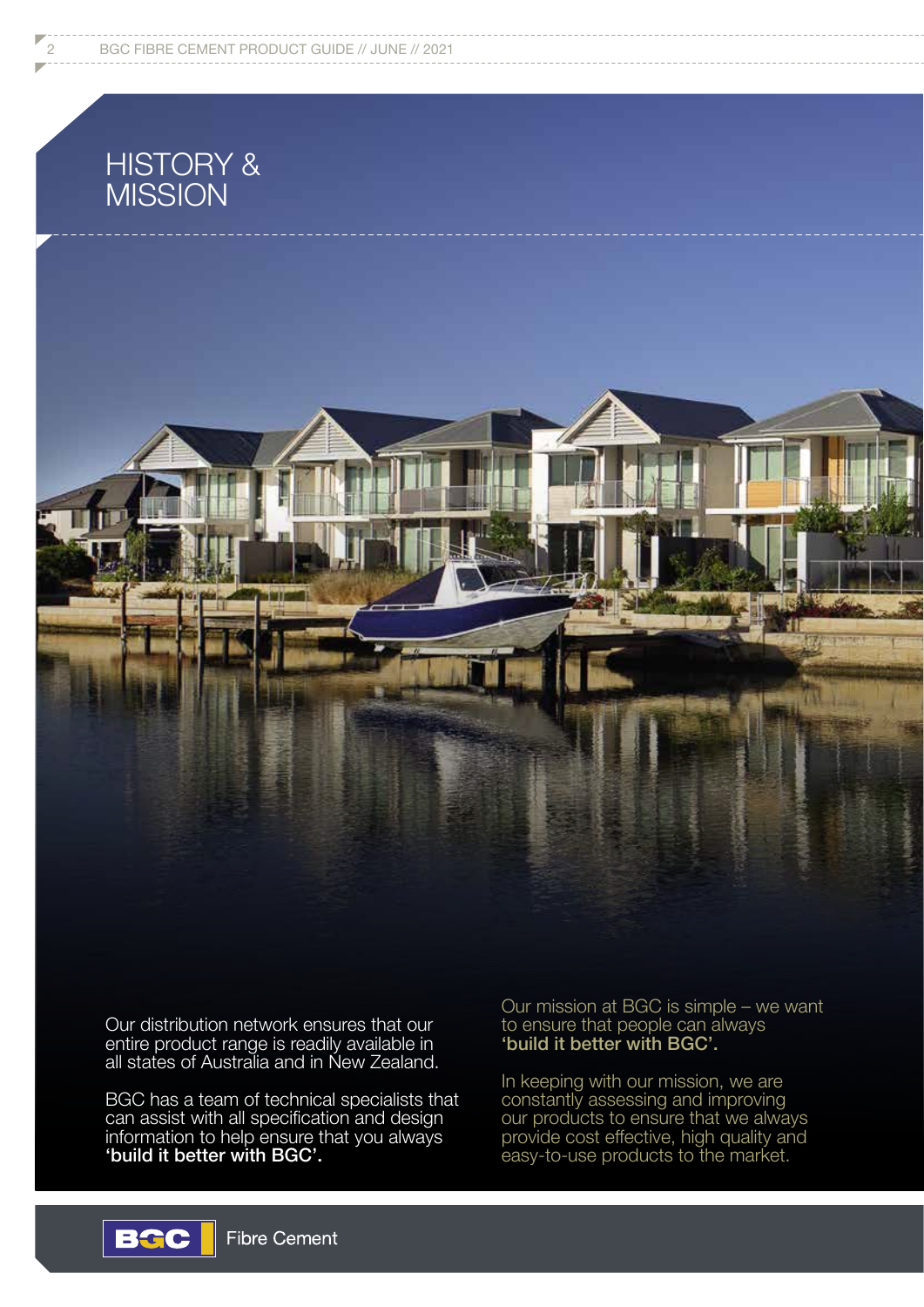# **CONTENTS**

# BGC FIBRE CEMENT RANGE

# **INNOVA<sup>™</sup> RANGE**

04 // NULINE™ PLUS 05 // STRATUM<sup>M</sup> 06 // DURAGRID™ 07 // DURAGROOVE™ 08 // DURASCAPE™ 09 // DURABARRIER™

10 // DURASHEET™ 11 // DURAPLANK™ 12 // INTERGROOVE™ **13 // DURALINER™ PLUS** 14 // DURALUX™ PLUS 15 // CERAMIC TILE UNDERLAY 16 // COMPRESSED FLOORING 17 // DURACOM™ **18 // STONESHEET™** 19 // DURAFLOOR™ 20 // WARRANTY



an ti il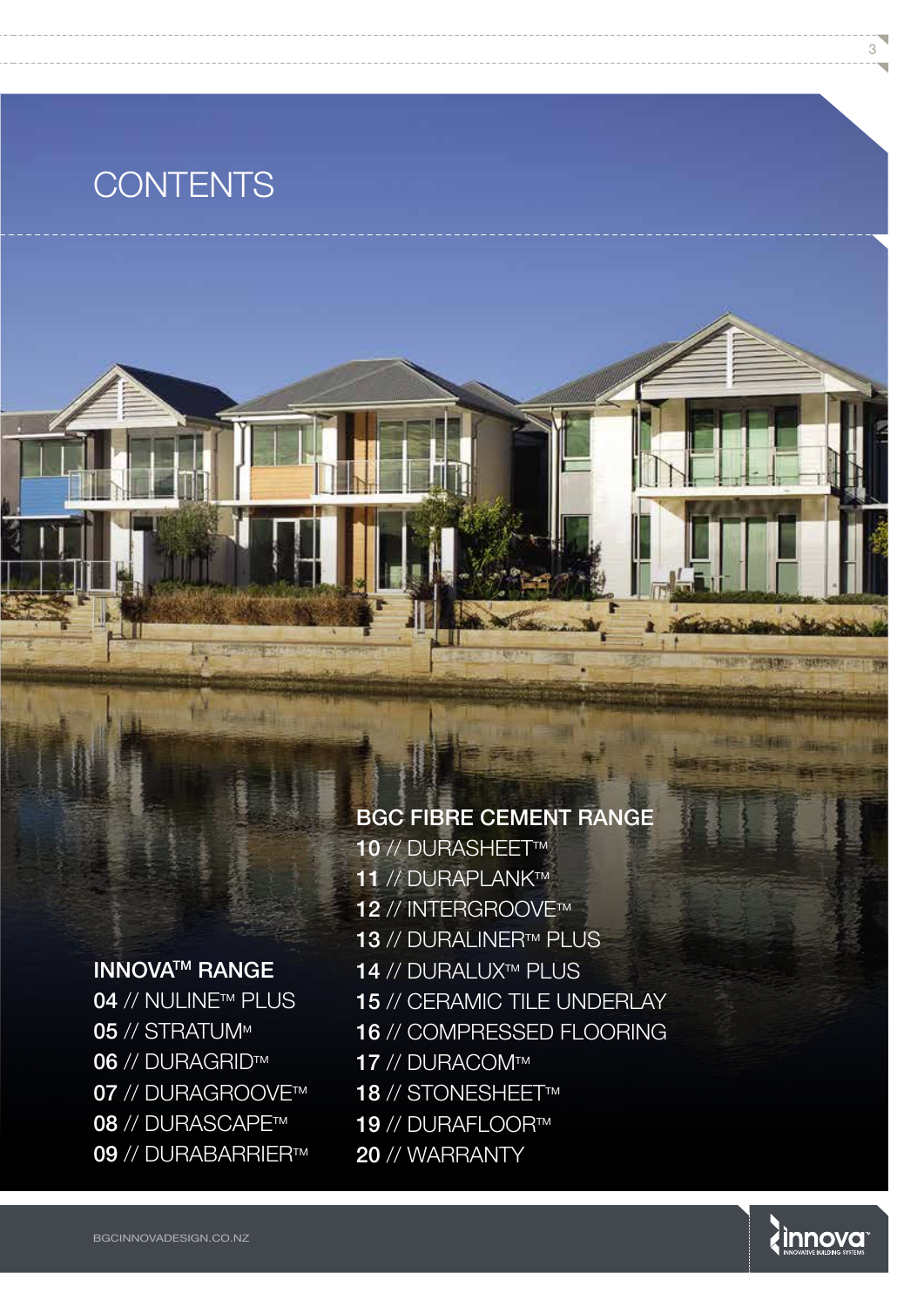4 BGC FIBRE CEMENT PRODUCT GUIDE // JUNE // 2021

NULINE™ PLUS IS A WEATHERBOARD- NULINE<sup>T</sup>PLUS STYLE CLADDING SYSTEM. WITH ITS PERFECT JOIN AND A SEDUCTIVE LOOK THAT ECHOES REAL TIMBER, NULINE™ PLUS IS THE NATURAL EVOLUTION OF THE EVER-POPULAR NULINE™ WEATHERBOARD.

THE NULINE™ PLUS TONGUE-&-GROOVE FITTING WILL DELIVER SEAMLESSLY CONSISTENT JOINS THROUGHOUT YOUR PROJECT. WITH ITS SLIGHT BEVEL ON THE REAR OF THE PLANK ALLOWING A 25MM BEARING FACE ON THE STUD, YOU'LL FIND FIXING AND NAILING EXCEPTIONALLY EASY.

- / FACTORY SEALED & PRIMED, READY FOR PAINTING
- / QUICK, SIMPLE INSTALLATION: MANUAL NAILING, GUN NAILING OR SCREW FIXING
- / HIGHLY DURABLE: NO ROT OR DECAY
- / BRANZ APPRAISED NO.640 AND 641 (2015)

| <b>THICKNESS</b><br>(mm) | <b>WEIGHT</b><br>kg/m <sup>2</sup> | <b>WIDTH</b><br>(mm) | <b>LENGTH</b><br>(mm) |
|--------------------------|------------------------------------|----------------------|-----------------------|
|                          | 3.0                                | 150                  |                       |
| 14                       | 3.5                                | 175                  | 4200                  |
|                          | 4.2'                               | 205                  |                       |

#### **ACCESSORIES**

| <b>PRODUCT</b>                             | LENGTH (mm) |
|--------------------------------------------|-------------|
| Internal Corner                            | 3000        |
| Internal Obtuse Corner                     | 2400        |
| External Corner Aluminium                  | 3000        |
| Cavity Vent Strip 19mm or 33mm             | 2700        |
| Corner Soaker Aluminium or Stainless Steel | 150         |
| Corner Soaker Aluminium or Stainless Steel | 175         |
| Corner Soaker Aluminium or Stainless Steel | 205         |
| Precut Scribers 150, 175 and 205mm         | 5400        |
| <b>BGC Edge Sealer</b>                     |             |









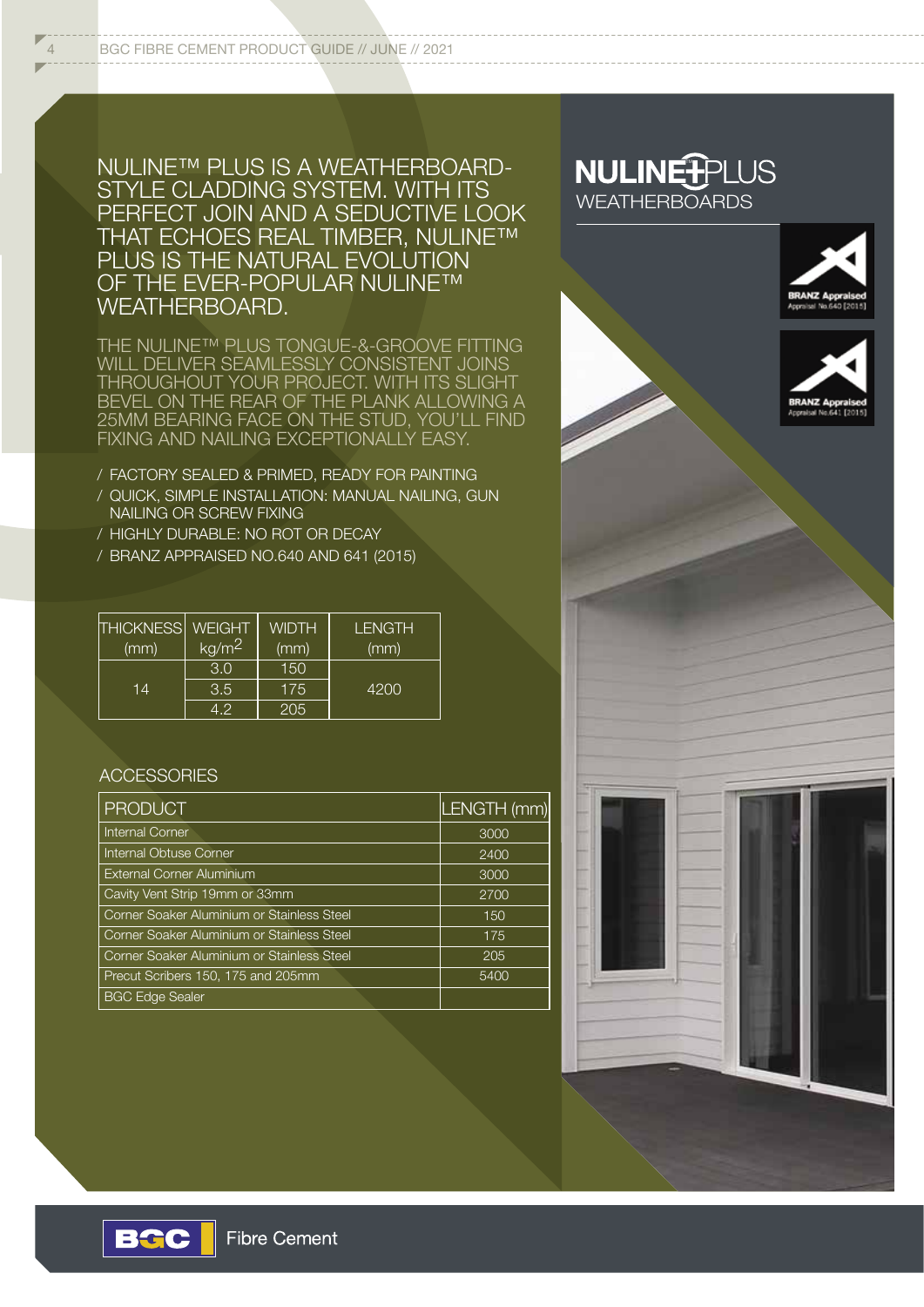A VIBRANT, INNOVATIVE ALTERNATIVE TO TRADITIONAL WEATHERBOARDS, STRATUM™ IS AN ENDLESSLY ADAPTABLE TRIO OF PLANK PRODUCTS. CHOOSE ONE STRATUM™ PROFILE AS A STANDALONE, OR MIX'N'MATCH TWO OR THREE TO CREATE EYE-CATCHING AND ORIGINAL INNOVA EXTERIOR CLADDING.

STRATUM™ 300MM IS A WIDE PLANK WITH A 16MM HORIZONTAL JOINT; STRATUM™ DUO 300MM IS A WIDE PLANK WITH A 16MM CENTRE GROOVE AND THE LOOK OF TWO SLIMMER PLANKS; STRATUM™ TRIO 300MM WITH 2 16MM GROOVES CREATING A 3 PLANK EFFECT; STRATUM™ CONTOUR 170MM IS A SLIMMER PLANK WITH A 2MM REBATED SECTION AT THE TOP.

- / CAN BE INSTALLED HORIZONTALLY AND VERTICALLY
- / FACTORY SEALED & PRIMED, READY FOR PAINTING
- / QUICK, SIMPLE INSTALLATION: MANUAL NAILING, GUN NAILING OR SCREW FIXING
- / BRANZ APPRAISED STRATUMTM (NO.847), STRATUMTM CONTOUR (NO.848)

| <b>THICKNESS</b> | <b>FINISH</b>                |                   |      | WEIGHT WIDTH LENGTH (mm) |      |
|------------------|------------------------------|-------------------|------|--------------------------|------|
| (mm)             |                              | kg/m <sup>2</sup> | (mm) | 4200                     | 2700 |
|                  | Stratum™                     |                   |      |                          |      |
|                  | Stratum™ Woodgrain           |                   |      |                          |      |
| 12               | Stratum™ Duo                 | 5.2               | 300  |                          |      |
|                  | Stratum™ Duo Woodgrain       |                   |      |                          |      |
|                  | Stratum <sup>™</sup> Trio    |                   |      |                          |      |
|                  | Stratum™ Trio Woodgrain      |                   |      |                          |      |
| 10               | Stratum <sup>™</sup> Contour | 2.5               | 170  |                          |      |

#### **ACCESSORIES**

| <b>PRODUCT</b>                                                                                 | LENGTH (mm) |
|------------------------------------------------------------------------------------------------|-------------|
| Internal Corner 17mm                                                                           | 3000        |
| External Corner 17mm                                                                           | 3000        |
| External Corner - Stratum™, Stratum™ Duo<br>and Stratum™ Trio - 2 piece - available March 2019 | 3600        |
| J Jamb Flashing - Stratum™, Stratum™ Duo<br>and Stratum™ Trio                                  | 2400        |
| J Jamb Flashing - Stratum™ Contour                                                             | 2400        |
| Cavity Vent Strip 19mm                                                                         | 2700        |
| Closer 33mm - Stratum™ Contour                                                                 | 2700        |
| Precut scribers 40 x 18mm - Stratum™                                                           | 5400        |
| Precut scribers 40 x 18mm - Stratum™ Duo                                                       | 5400        |
| Precut scribers 40 x 18mm - Stratum™ Trio                                                      | 5400        |
| Precut scribers 40 x 18mm - Stratum™ Contour                                                   | 5400        |
| <b>BGC Edge Sealer</b>                                                                         |             |
| BGC Horizontal Batten (castellated) - 45 x 20mm                                                | 2700        |

### **STRATUM™ WEATHERBOARDS**





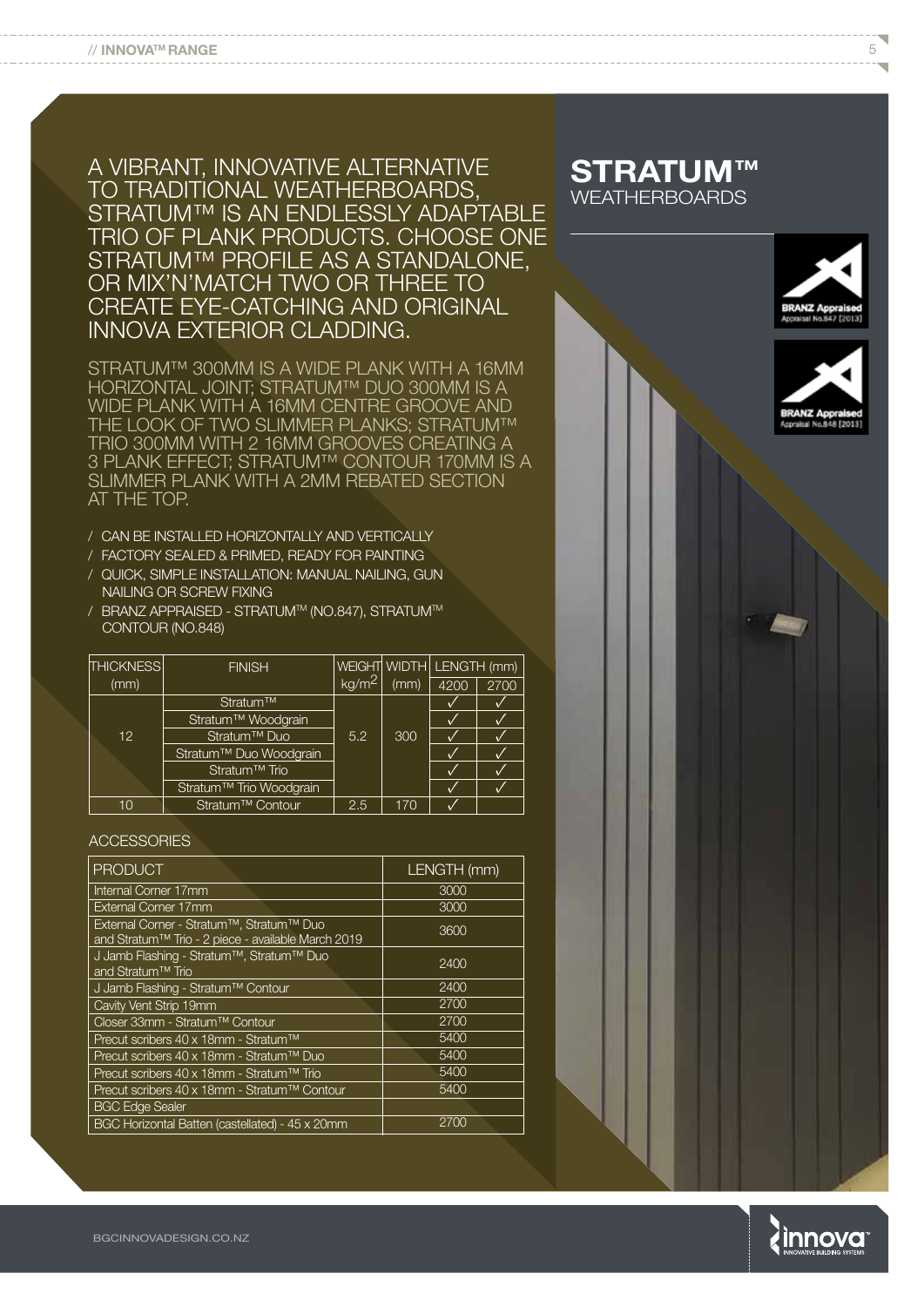BGC'S MARKET-LEADING FIBRE CEMENT SHEETING MAKES THE DURAGRID™ FACADE SYSTEM A WISE CHOICE FOR CLADDING EXTERIORS OF LOW TO MEDIUM-RISE CONSTRUCTION. EXTREMELY ROBUST AND HARDWEARING, DURAGRID™ WILL GIVE ANY BUILDING AN EXCITINGLY MODERN SHEEN.

WITH ITS SMOOTH, FLAT SURFACE, A SQUARE-EDGE FINISH SIMPLY MADE FOR EXPRESSED JOINTING AND PANELS THAT WON'T ROT, BURN OR CORRODE, DURAGRID™ ENABLES EASY DECORATION IN AN EXCITING VARIETY OF DESIGN FINISHES.

- / LIGHTWEIGHT, MODERN AND HIGHLY DURABLE
- / CAN BE USED IN WIND ZONES UP TO AND INCLUDING EXTRA HIGH (NZS3604:2011)
- / PERFECT FOR A RANGE OF FINISHES FROM PAINTED TO TEXTURED COATINGS
- / UNAFFECTED BY, AIR, STEAM, SALT OR SUNLIGHT
- / QUICK, SIMPLE BRAD INSTALLATION
- / BRANZ APPRAISED NO. 752 (2011)

| THICKNESS   WEIGHT |                    | <b>WIDTH</b> | LENGTH (mm) |             |      |  |
|--------------------|--------------------|--------------|-------------|-------------|------|--|
| (mm)               | kg/m <sup>2'</sup> | (mm)         |             | 1190   2390 | 2990 |  |
| Q                  | 13.5               | 590          |             |             |      |  |
|                    |                    | 1190         |             |             |      |  |

#### **ACCESSORIES**

**BGC** 

| <b>PRODUCT</b>                  | LENGTH (mm) |
|---------------------------------|-------------|
|                                 | 1200        |
| <b>Horizontal Backing Strip</b> | 2400        |
|                                 | 3000        |
| Cavity Vent Strip - 19mm        | 2700        |
| <b>BGC Edge Sealer</b>          |             |
| BGC Batten - 70 x 20mm          | 5400        |

### **DURAGRID™** FACADE SYSTEM

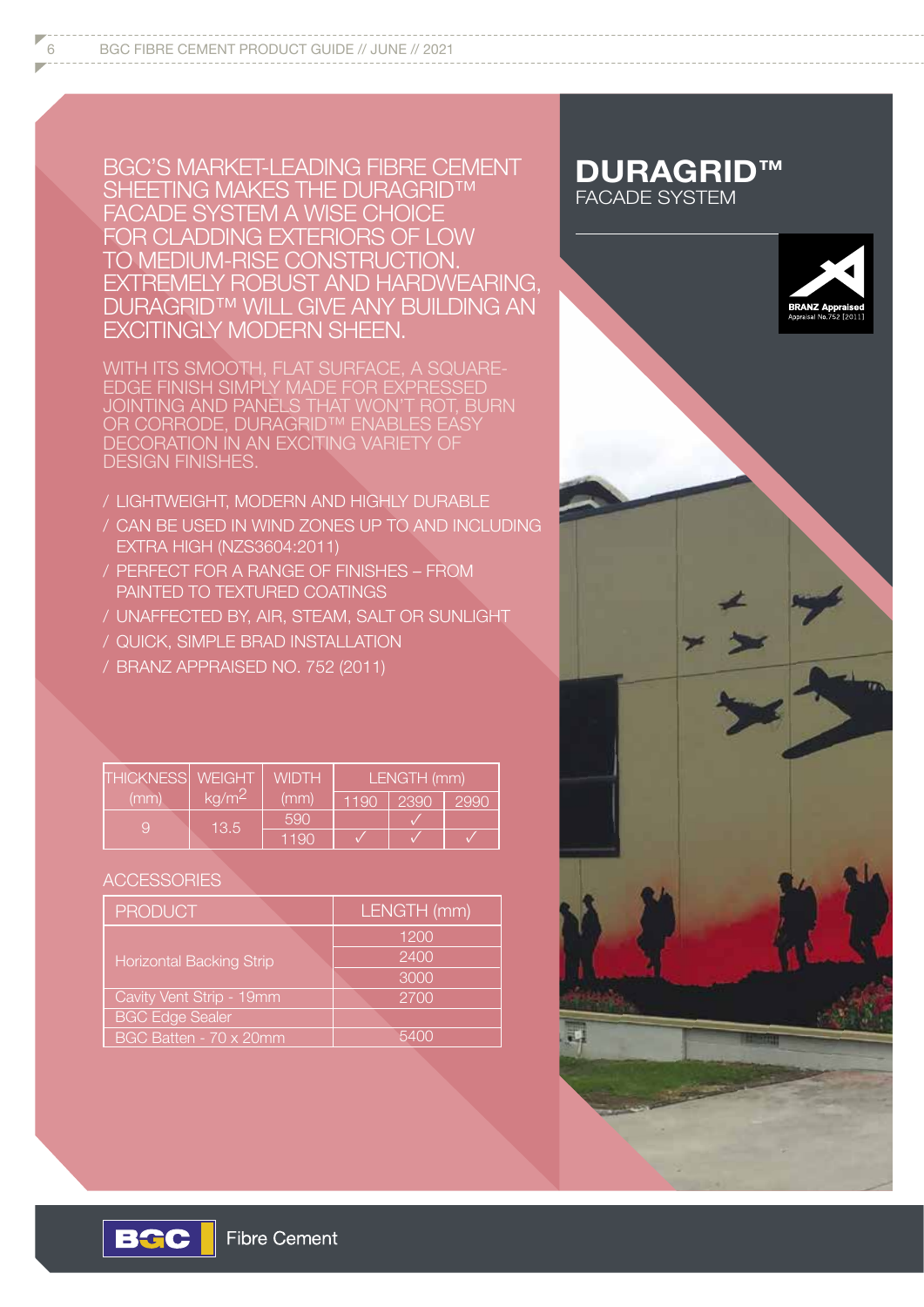FOR UP-TO-THE-MINUTE EXTERIORS OR INTERIORS, CHOOSE DURAGROOVE™ CLADDING. A PEERLESSLY ADAPTABLE, VERTICALLY-GROOVED PANEL AVAILABLE IN DIFFERENT PROFILES AND SPACING, DURAGROOVE™ HAS A SHIPLAP JOIN TO EASE AND SPEED YOUR INSTALLATION.

SPECIFY DURAGROOVE™ FOR SINGLE-STOREY AND MEDIUM-HEIGHT PROJECTS. DURAGROOVE™ COMES IN THREE VARIANTS: SMOOTH WIDE (150MM); SMOOTH EXTRA WIDE (400MM); SMOOTH NARROW (100MM); AND WOODGRAIN WIDE (150MM).

- / VERTICAL GROOVES EXCITINGLY CONTEMPORARY ALTERNATIVE TO TRADITIONAL WEATHERBOARD
- / LIGHTWEIGHT AND DURABLE
- / ACRYLIC SEALED PANELS AID PAINT APPLICATION
- / QUICK TO INSTALL NO NEED FOR TAPED AND FILLED JOINTS
- / PANELS RESISTANT TO AIR, STEAM, SALT AND SUNLIGHT
- / BRANZ APPRAISED NO. 799 AND 798 (2013)

| <b>THICKNESS</b> | <b>FINISH</b>        |                   | WEIGHT WIDTH |      | LENGTH (mm) |      |
|------------------|----------------------|-------------------|--------------|------|-------------|------|
| (mm)             |                      | kg/m <sup>2</sup> | (mm)         | 2450 | 2750        | 3000 |
|                  | Smooth Narrow        |                   |              |      |             |      |
|                  | Smooth Wide          |                   |              |      |             |      |
| 9                | Smooth Extra<br>Wide | 13.5              | 1200         |      |             |      |
|                  | Woodgrain            |                   |              |      |             |      |

**ACCESSORIES** 

| <b>PRODUCT</b>           | LENGTH (mm) |
|--------------------------|-------------|
| Internal Corner          | 3000        |
| <b>External Corner</b>   | 3000        |
| Horizontal 'h' Flashing  | 3000        |
| Cavity Vent Strip - 19mm | 2700        |
| <b>BGC Edge Sealer</b>   |             |

### **DURAGROOVE™** FACADE SYSTEM





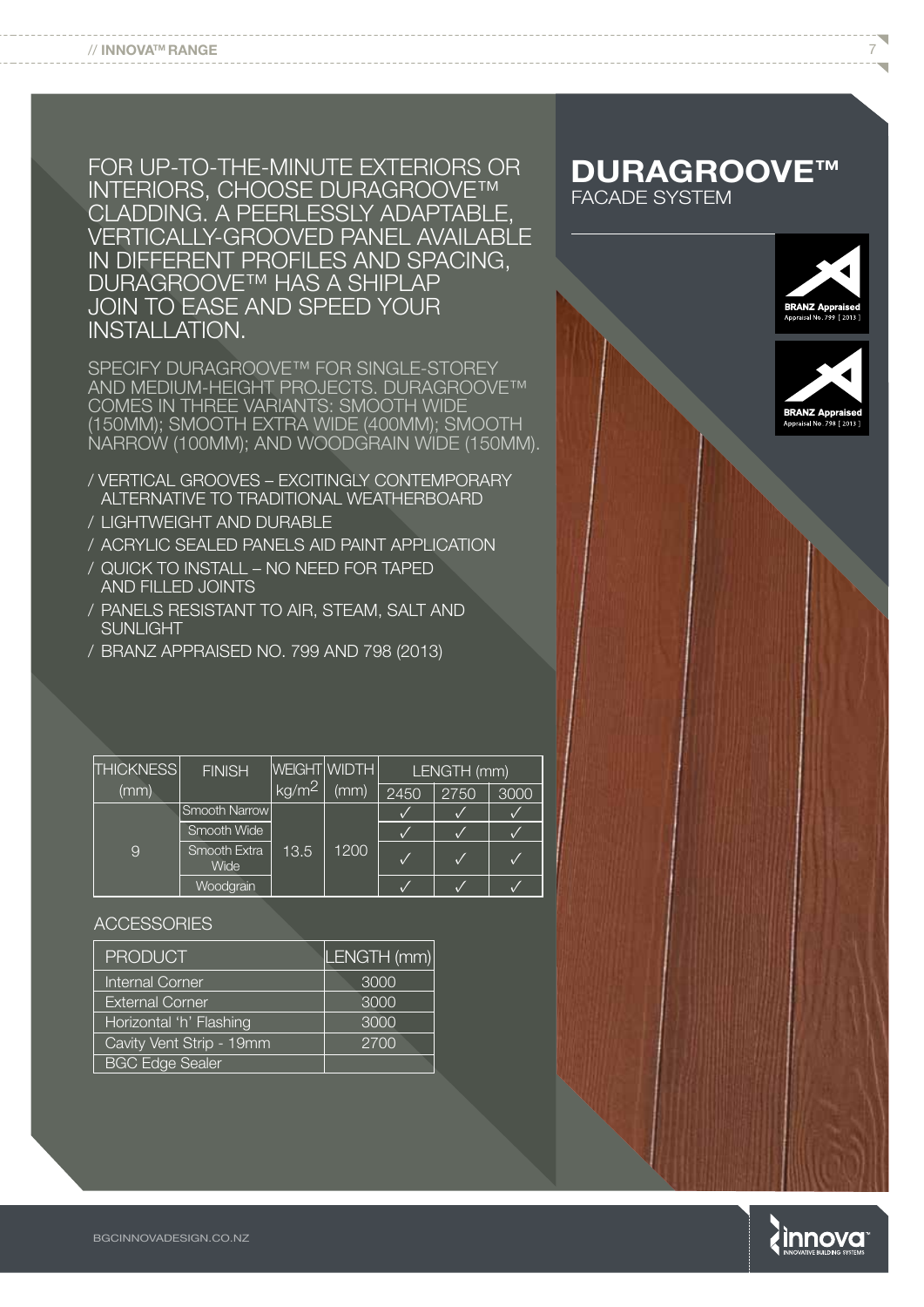DURASCAPE™ IS A 9MM-THICK BASE SHEET. EXCELLENT FOR COVERING LARGE AREAS, ITS 5MM WIDE SHIPLAP JOINT GIVES THE SHEET A SUBTLE VERTICAL SHADOW LINE.

TO CREATE AN APPEALINGLY 'RENDERED' LOOK, TRY FINISHING DURASCAPE™ ONSITE WITH A ROLL-ON TEXTURED PAINT.

- / LIGHTWEIGHT AND DURABLE
- / IDEAL FOR SINGLE-STOREY AND MEDIUM HEIGHT INSTALLATIONS WHERE YOU WANT LARGE PANELS
- / QUICK INSTALLATION NO NEED FOR TAPED AND FILLED JOINTS
- / PANELS UNAFFECTED BY AIR, STEAM, SALT AND SUNLIGHT
- / CAN BE FINISHED IN A RANGE OF DECORATIVE COATINGS
- / BRANZ APPRAISED NO. 799 AND 798 (2013)

### **DURASCAPE™** FACADE SYSTEM





| <b>THICKNESS</b> WEIGHT |          | <b>WIDTH</b> | LENGTH (mm)   |  |
|-------------------------|----------|--------------|---------------|--|
| (mm)                    | $kq/m^2$ | (mm)         | - 2450 - 3000 |  |
|                         | 13.5     | 1200         |               |  |

### **ACCESSORIES**

**BGC** 

| <b>PRODUCT</b>           | LENGTH (mm) |
|--------------------------|-------------|
| <b>Internal Corner</b>   | 3000        |
| <b>External Corner</b>   | 3000        |
| Horizontal 'h' Flashing  | 3000        |
| Cavity Vent Strip - 19mm | 2700        |
| <b>BGC Edge Sealer</b>   |             |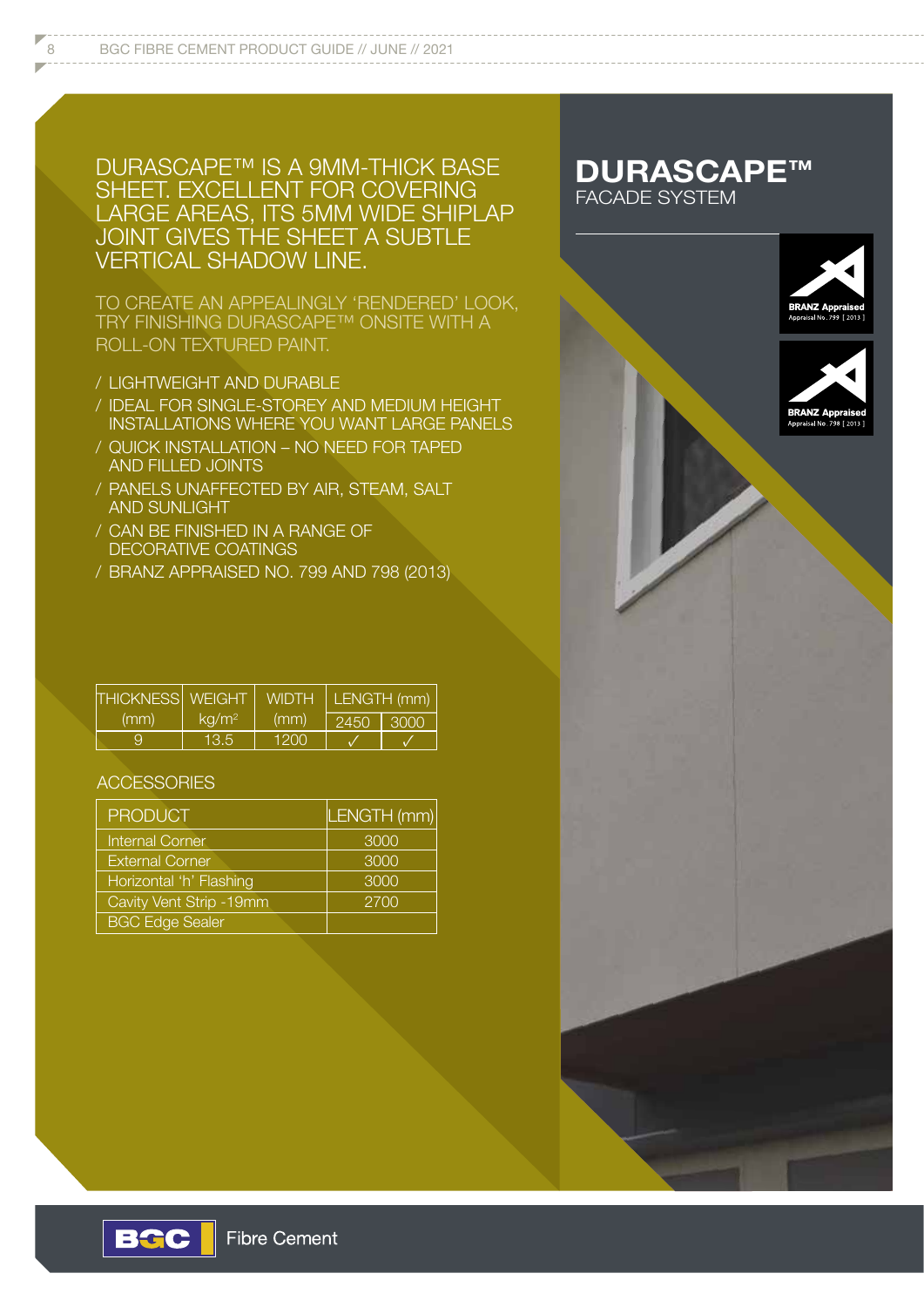DURABARRIER™ IS A RIGID SHEATHING/ AIR BARRIER FOR ALL TYPES OF RESIDENTIAL AND COMMERCIAL TIMBER-FRAMED OR STEEL FRAMED BUILDINGS. DURABARRIER™ RESISTS HIGH WINDS BY EQUALISING AIR PRESSURE WITHIN THE CAVITY TO EXTERNAL CONDITIONS.

DURABARRIER CAN BE CHOSEN AS EITHER A 4.5MM OR 6MM THICK FIBRE CEMENT SHEET, SEALED ON THE FACE AND EDGES AND SPECIALLY MANUFACTURED FOR USE AS A RIGID SHEATHING.

- / LIGHTWEIGHT AND DURABLE
- / CORRECT INSTALLATION WILL ENSURE RESISTANCE TO MOISTURE DAMAGE AND ROT
- / SUITABLE FOR UP TO THE EXTRA HIGH WIND ZONE OR UP TO 2.5KPA (ULS) FOR SPECIFIC DESIGN
- / FACE-SEALED TO RAPIDLY DISPLACE MOISTURE
- / PROVIDES SHORT TERM WEATHERTIGHTNESS / TEMPORARILY SECURES BUILDINGS AHEAD OF CLADDING
- / BOTH 4.5 AND 6MM CAN BE USED FOR BRACING
- / BRANZ APPRAISED (NO 721, 2019) AND TESTED AGAINST TABLE 23, NZBC ACCEPTABLE SOLUTION E2/AS1

| <b>THICKNESS</b> WEIGHT |          | <b>WIDTH</b> | LENGTH (mm) |      |      |
|-------------------------|----------|--------------|-------------|------|------|
| (mm)                    | $kq/m^2$ | (mm)         | 2450        | 2750 | 3000 |
| 4.5.                    | 6.6      | 1200         |             |      |      |
| 6                       | 8.8      |              |             |      |      |

# **DURABARRIER™**

RIGID SHEATHING / AIR BARRIER

 $\circ$ 



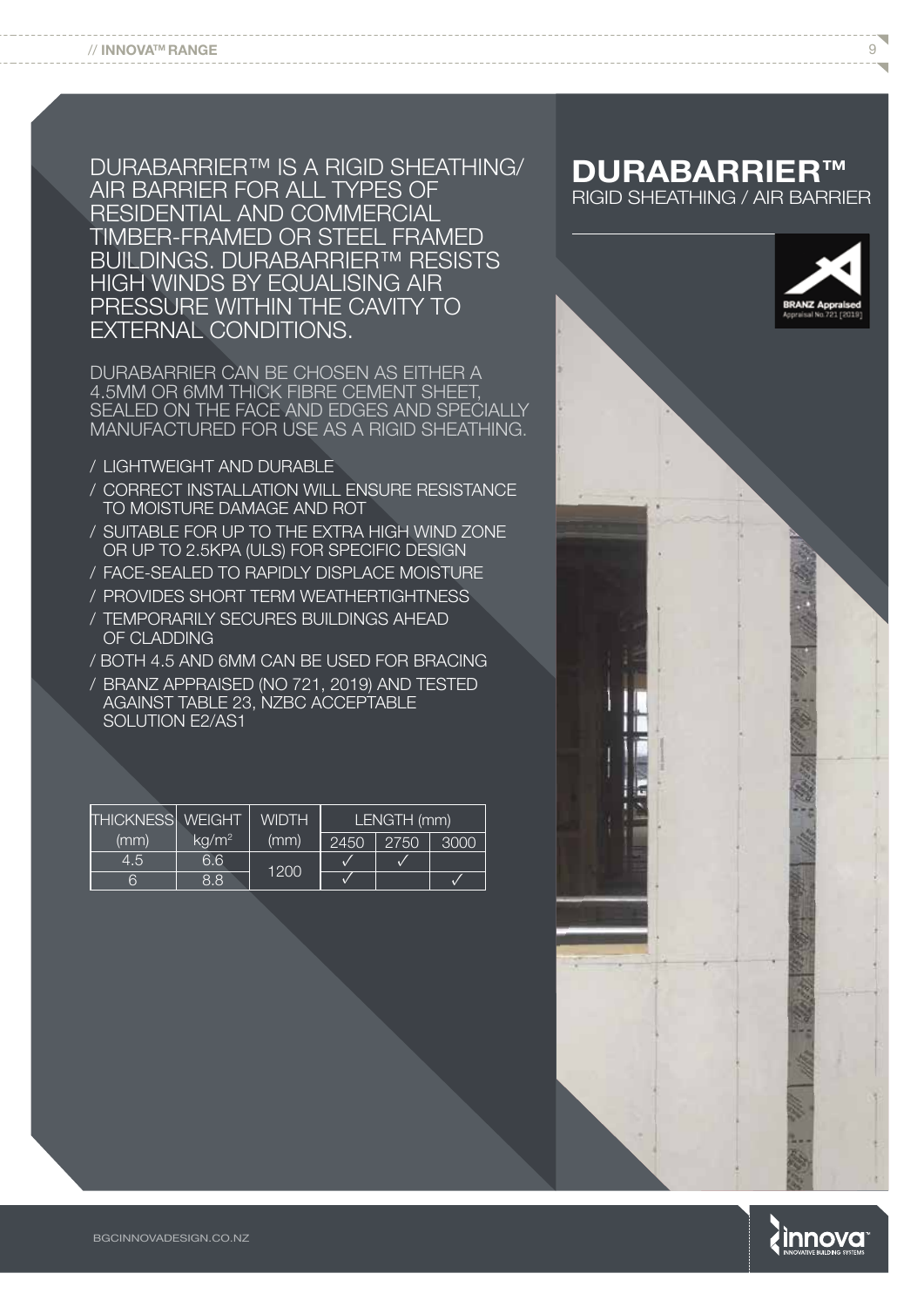

DURASHEET™ PROVIDES FIRST RATE EXTERNAL CLADDING FOR GABLE ENDS, EAVES, SOFFITS, CAR PORTS AND VERANDAH LININGS. IT'S A GENERAL-PURPOSE SHEET YOU CAN USE ON BOTH TIMBER AND STEEL-FRAMED BUILDINGS.



Durasheet™ comes in three thicknesses to suit both residential and light commercial applications, significantly extending your professional specifying choice.

#### **DURASHEET™**

- / 4.5mm thickness: used mainly in timber-framed residential buildings for soffit/eaves linings
- / 6.0mm thickness: recommended for residential and light commercial applications, high wind zones and steel framed constructions
- / 7.5mm thickness: recommended for commercial applications
- / Classified as Type A Category 2 for exterior use
- / Can be used for bracing and fire rated walls

| <b>THICKNESS</b> | <b>WEIGHT WIDTH</b> |      | <b>LENGTH (mm)</b> |              |      |      |
|------------------|---------------------|------|--------------------|--------------|------|------|
| (mm)             | kg/m <sup>2</sup>   | (mm) | 1800               | 2400         | 2700 | 3000 |
| 4.5              | 6.6                 | 450  |                    |              |      |      |
|                  |                     | 600  |                    |              |      |      |
|                  |                     | 750  |                    |              |      |      |
|                  |                     | 900  |                    | $\checkmark$ |      |      |
|                  |                     | 1200 |                    |              |      |      |
| 6                | 8.8                 | 900  |                    | ✓            |      |      |
|                  |                     | 1200 |                    |              |      |      |
| 7.5              | 10.9                | 1200 |                    |              |      |      |

4.5mm 6mm & 7.5mm Square Edge

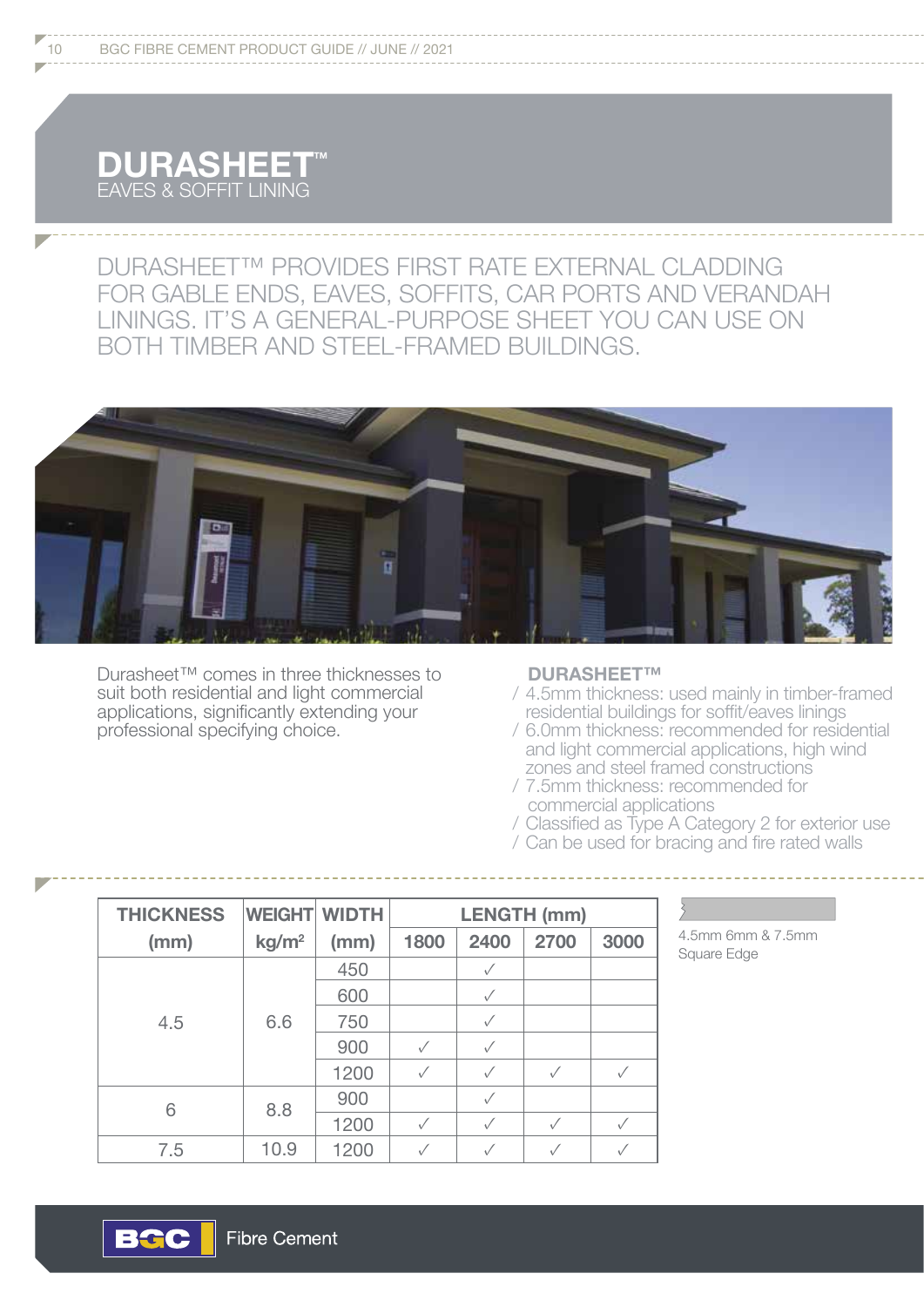# **DURAPLANKTM** WEATHERBOARDS

# IN ITS APPEALING LOOKS AND ITS EASY INSTALLATION, THE DESIGN OF DURAPLANK™ EVOKES TRADITIONAL WEATHERBOARDS. DURAPLANK™ WON'T DECAY, ROT AND IT'S NON-COMBUSTIBLE.



Beautifully attractive – you have the option of a smooth finish, or a woodgrain (Douglas Fir) for an authentic weatherboard look – Duraplank™ also has the strength to withstand the rigours of family life.

#### **DURAPLANK™**

- / Similar flavour to traditional weatherboards
- / No decay or rot
- / Safe and durable needs only minimum maintenance
- / Variety of finishes

| <b>THICKNESS</b><br>(mm) | <b>WEIGHT</b><br>1/m | <b>WIDTH</b><br>(mm) | <b>PATTERN</b>     | <b>LENGTH</b><br>(mm) |
|--------------------------|----------------------|----------------------|--------------------|-----------------------|
|                          | 2.0                  | 180                  | Smooth             |                       |
| 7.5                      | 2.5                  | 230                  | Smooth & Woodgrain | 4200                  |
|                          | 3.3                  | 300                  | Smooth & Woodgrain |                       |

Accessories

| <b>PRODUCT</b>                     | (mm) | <b>LENGTH PRODUCT</b>              | <b>LENGTH</b><br>(mm) |
|------------------------------------|------|------------------------------------|-----------------------|
| External Corner Soakers Aluminium  | 180  | <b>Concealed Joint Soakers</b>     | 180                   |
| External Corner Soakers Aluminium  | 230  | <b>Concealed Joint Soakers</b>     | 230                   |
| External Corner Soakers Aluminium  | 300  | <b>Concealed Joint Soakers</b>     | 300                   |
| Internal Corner – Aluminium – 17mm | 3000 | External Corner - Aluminium - 17mm | 3000                  |

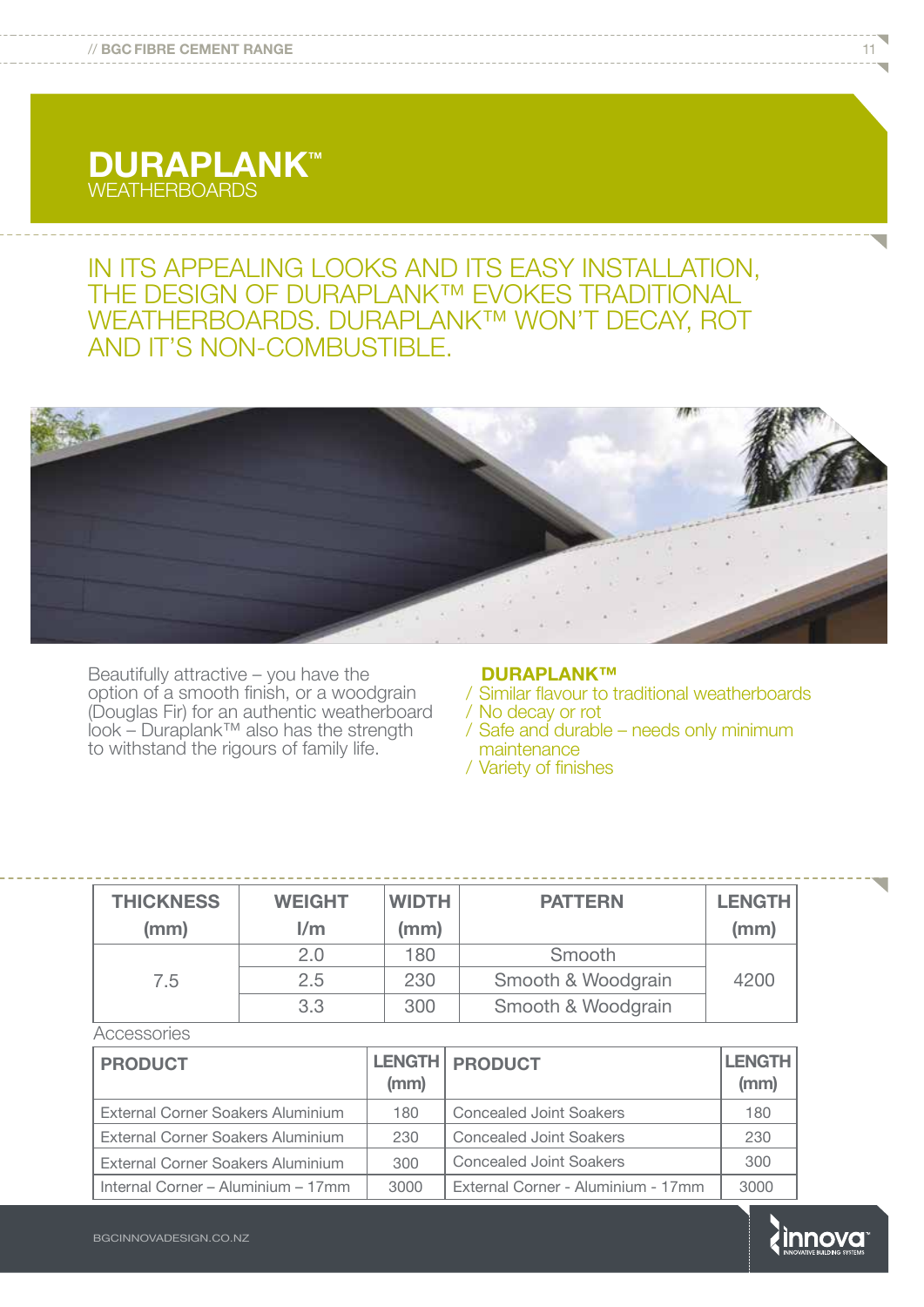# INTERGROOVE<sup>M</sup> INTERNAL LINING BOARDS

USE INTERGROOVE™ INTERNAL WALL LINING TO CREATE A MODERN FLOOR TO CEILING FEATURE WALL OR HALF HEIGHT TO CREATE A MORE TRADITIONAL LOOK. INTERGROOVE™ IS A STRONG AND DURABLE WALL PANEL THAT HAS BEEN SPECIFICALLY DESIGNED FOR INTERNAL USE.



The V shaped groove featured in Intergroove™ provides the look of traditional panelling combined with the durability and ease of maintenance of fibre cement.

#### **INTERGROOVE™**

- / Is lightweight and durable
- / Quick to install as it eliminates the need for taped and filled joints
- / Factory sealed panels aid paint application
- / Provides a tough durable finish, ideal for areas where impact and moisture resistance is required

| <b>THICKNESS</b> |               |      | <b>WEIGHT WIDTH LENGTH (mm)</b> |
|------------------|---------------|------|---------------------------------|
| (mm)             | $kg/m^2$ (mm) |      | 2700                            |
| 7.5              | 11 2          | 1200 |                                 |

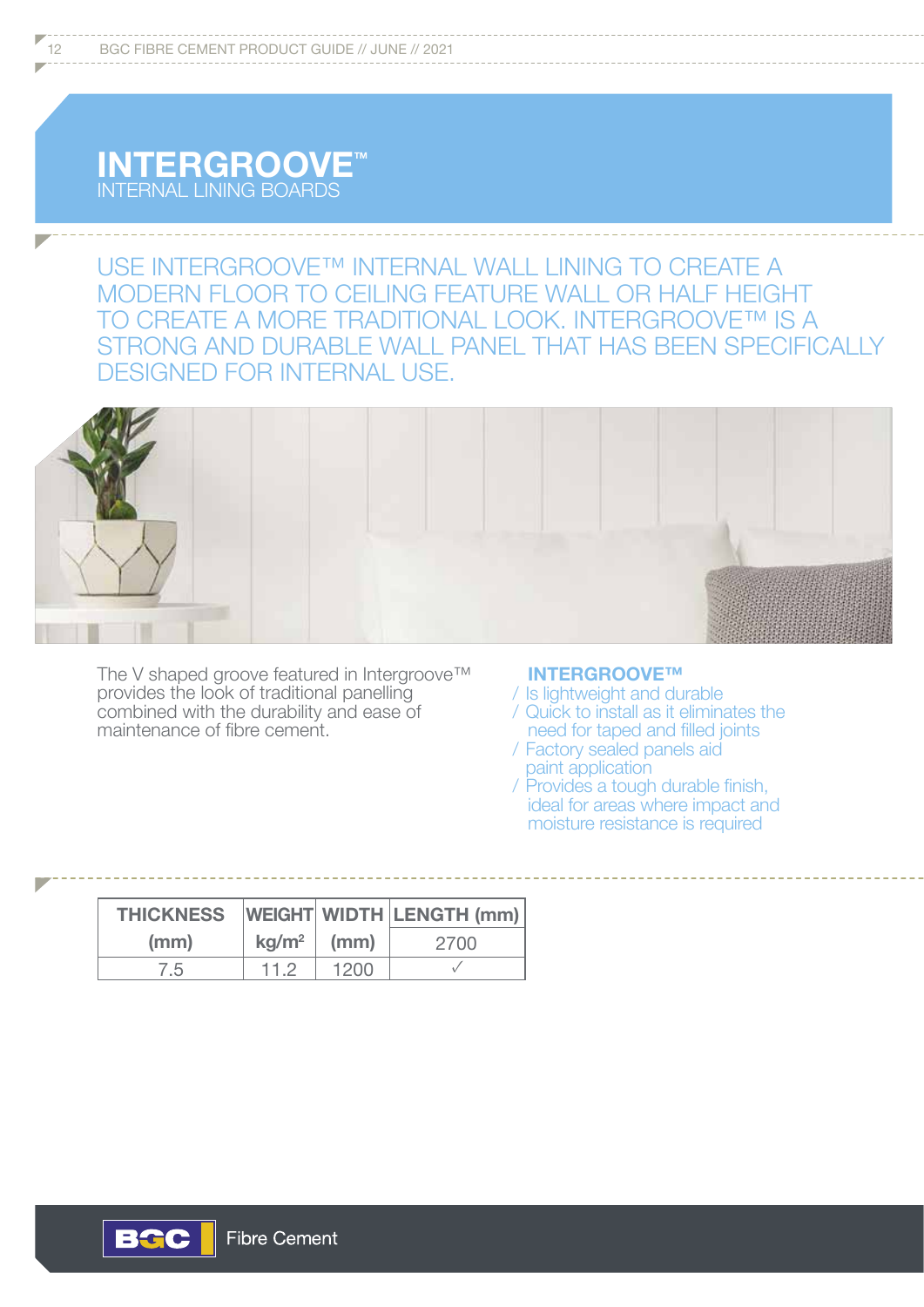# DURALINER-INTERIOR LINING BOARD

DURALINER™ PLUS IS A GENERAL-PURPOSE FIBRE CEMENT LINING BOARD. DESIGNED FOR FLUSH JOINTING, DURALINER™ PLUS IS HIGHLY EFFECTIVE FOR USE IN WET AREAS, INTERIOR LININGS, CEILINGS, AS A SUBSTRATE FOR CERAMIC WALL TILES AND FOR FIRE AND ACOUSTICALLY-RATED INTERIOR WALLS.



You can also specify Duraliner™ Plus for soffits and other external applications where there'll be no direct impact from the weather.

#### **DURALINER™ PLUS**

/ Wide range of applications

/ Face-coated sheet with green-tinted sealant

/ Rebated on 3 edges for easy jointing and installation

| <b>THICKNESS</b> |                   | <b>WEIGHT WIDTH</b> | <b>LENGTH (mm)</b> |      |      |      |
|------------------|-------------------|---------------------|--------------------|------|------|------|
| (mm)             | kg/m <sup>2</sup> | (mm)                | 2400               | 2700 | 3000 | 3600 |
|                  |                   | 900                 |                    |      |      |      |
|                  | 8.9               | 1200                |                    |      |      |      |
|                  | 13.2              | 1200                |                    |      |      |      |

6mm & 9mm Recessed Edge

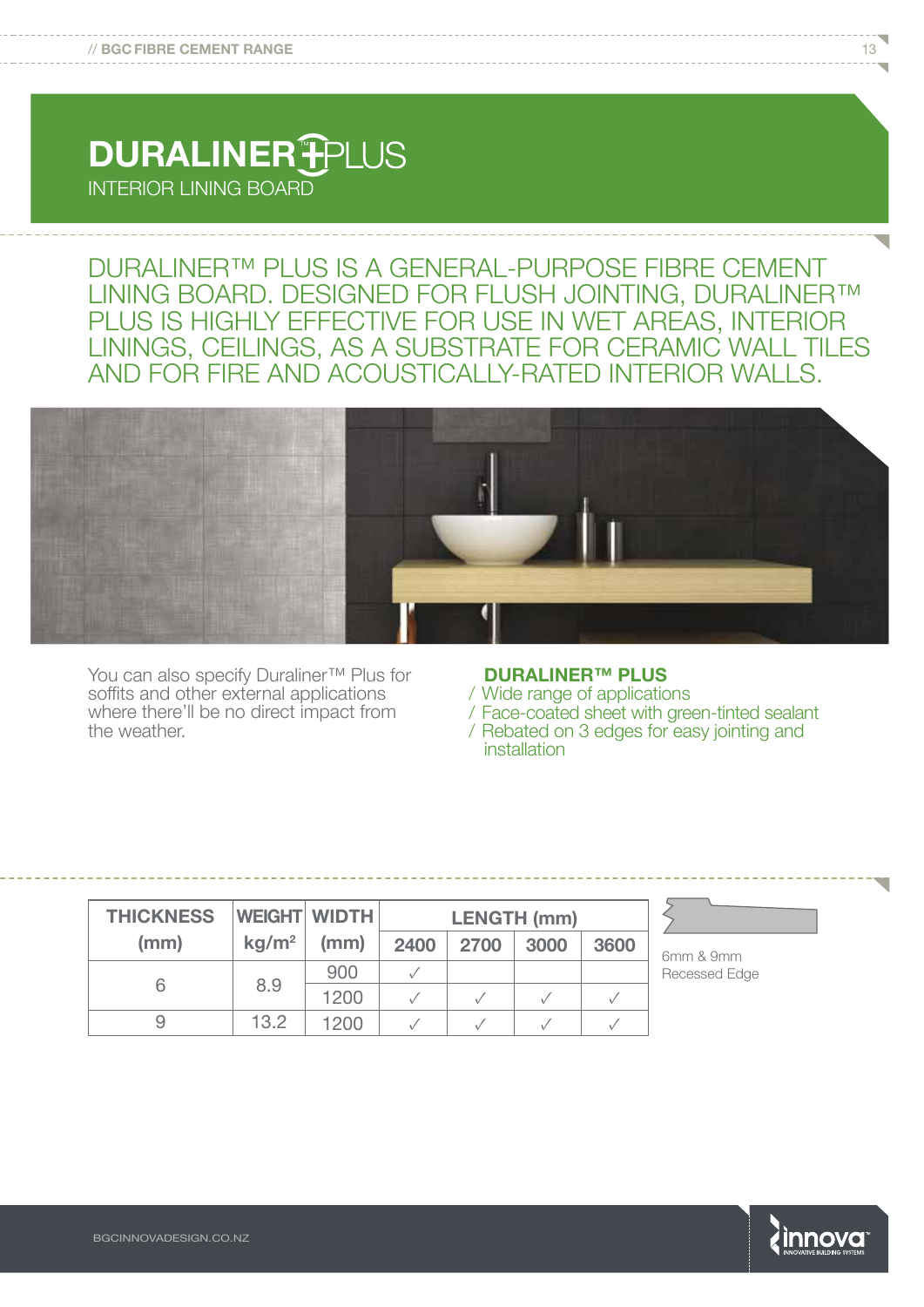# DURALUX<sup>-</sup> CEILING WALL & SOFFIT LINING

DURALUX™ PLUS IS A GENERAL-PURPOSE FIBRE CEMENT BUILDING BOARD WHICH YOU CAN USE FOR MANY DIFFERENT AND DEMANDING APPLICATIONS. AMONG THESE ARE INTERIOR LINING, DOMESTIC AND COMMERCIAL SOFFITS, EXPOSED BEAM CEILINGS, IN WET AREAS AND AS A SUBSTRATE FOR CERAMIC WALL TILES.



Quick and easy to apply to timber or steel, its two available thicknesses make Duralux™ Plus a flawless choice for many domestic and commercial applications.

#### **DURALUX™ PLUS**

- / Easy, correct installation and maintenance will ensure full water resistance
- / Simply decorated in a variety of finishes / Classified as Type B Category 2 product for use in applications sheltered from direct weathering

| <b>THICKNESS</b> |                   | <b>WEIGHT WIDTH</b> | <b>LENGTH (mm)</b> |      |      |
|------------------|-------------------|---------------------|--------------------|------|------|
| (mm)             | kg/m <sup>2</sup> | (mm)                | 2400               | 3000 | 3600 |
|                  | 8.9               | 1200                |                    |      |      |
|                  | 132               | 1200                |                    |      |      |

mm & 9mm Square Edge

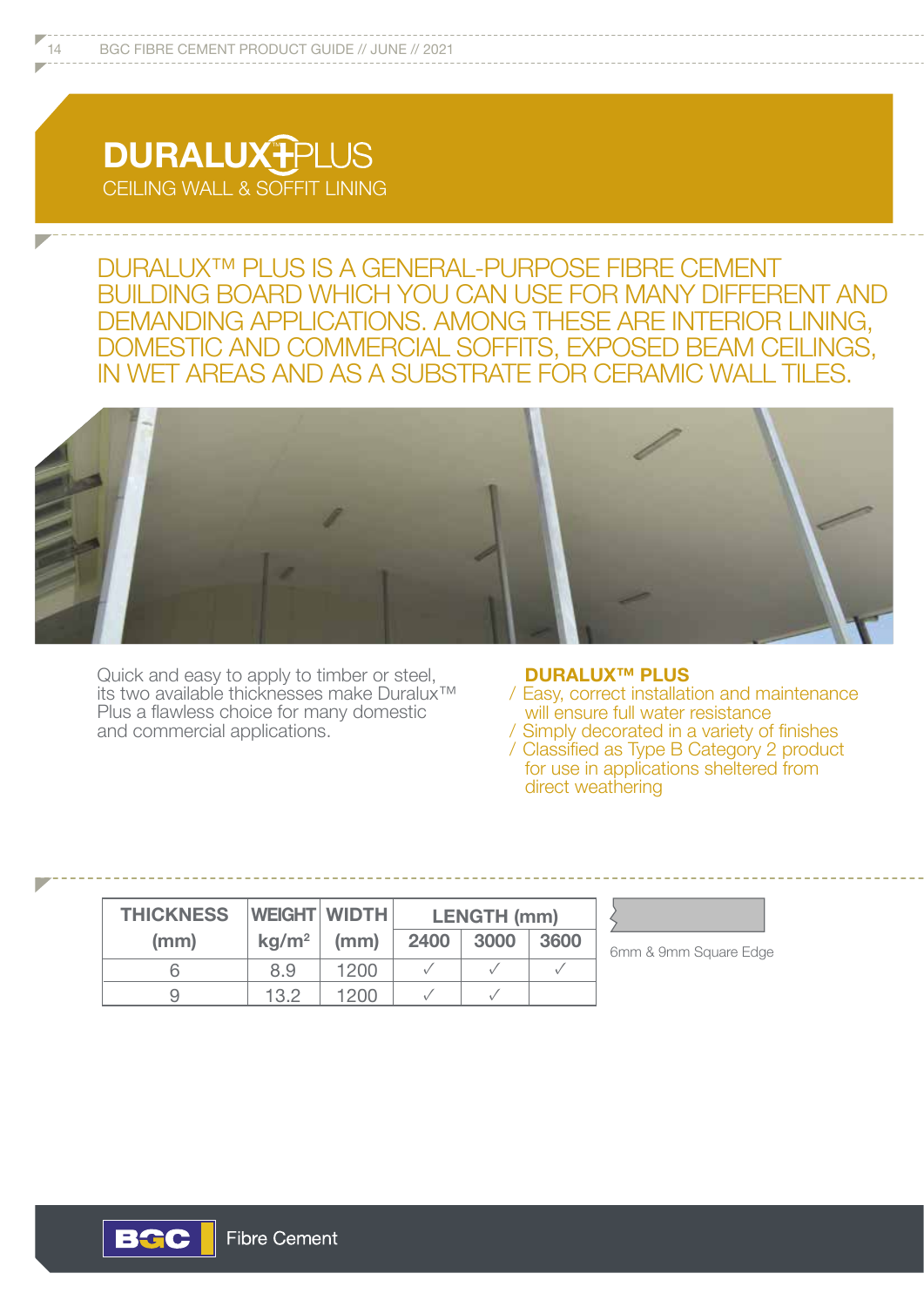# **CERAMIC TILE UNDERLAY** FLOORING SUBSTRATE

CERAMIC TILE FLOOR UNDERLAY IS A SPECIALLY-FORMULATED FIBRE CEMENT SHEET. IT'S DESIGNED AS A STABLE SUBSTRATE FOR SLATE AND CERAMIC FLOOR TILES, SO YOU CAN INSTALL CERAMIC TILE FLOOR UNDERLAY OVER NEW OR EXISTING TIMBER FLOORBOARDS, PLYWOOD OR PARTICLEBOARD FLOORING.



In dry areas, apply directly to Ceramic Tile Floor Underlay for an impervious, easilycleaned surface. In wet areas and anywhere subject to accidental flooding or watersplash, install a waterproof membrane between the Underlay and your tiling.

#### **CERAMIC TILE UNDERLAY**

- / Specially-manufactured fibre cement sheet / Excellent substrate for floor tiles, both slate and ceramic
- / For dry and wet areas (see above)
- / Can be applied to both new and existing timber floorboards, plywood or particleboard

| <b>THICKNESS</b> |                   |      | WEIGHT WIDTH LENGTH (mm) |
|------------------|-------------------|------|--------------------------|
| (mm)             | kg/m <sup>2</sup> | (mm) | 1800                     |
| h                | 8.8               | 900  |                          |
|                  |                   | 1200 |                          |

CTU 6mm Square Edge

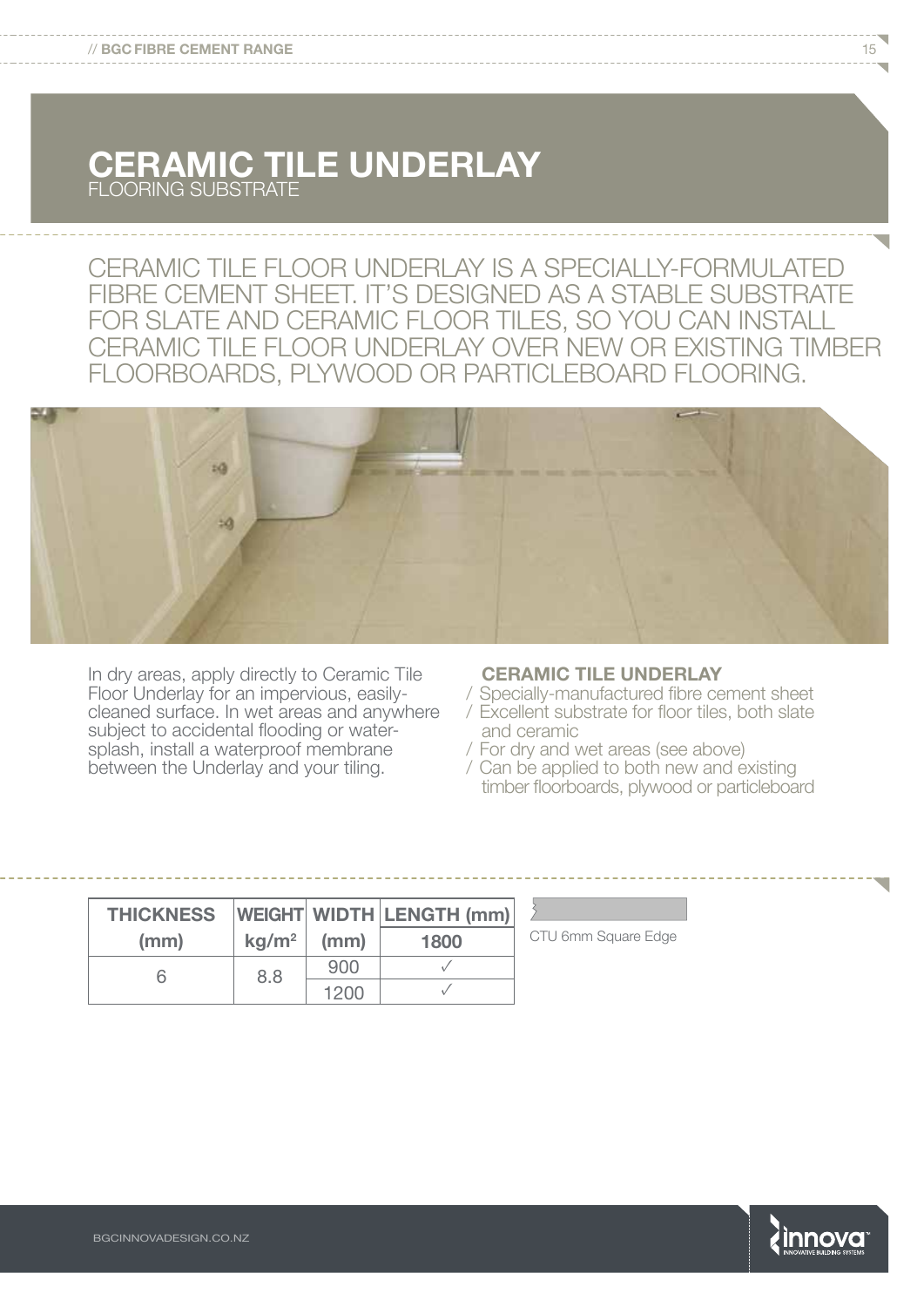# **COMPRESSED FLOORING** FLOORING SUBSTRATE

HIGH-DENSITY BGC COMPRESSED FIBRE CEMENT SHEETING IS A SUPERLATIVE SUBSTRATE FOR INTERIOR FLOORS IN FRAMED-CONSTRUCTION WET AREAS. FINE FOR UPPER STORIES AND TRANSPORTABLE BUILDINGS, IT'S EQUALLY SUITED FOR USE IN THE CLADDING OF EXTERIOR DECKS.



Compressed Fibre Cement sheeting is manufactured from Portland cement, finelyground silica, cellulose fibres and water. After forming, we compress the sheeting to high density, and then cure it in a high-pressure steam autoclave for an exceptionally durable, fit-for-purpose product.

#### **COMPRESSED FLOORING**

- / Immune to permanent water damage
- / Impact-resistant
- / Highly durable and dimensionally stable
- / Suitable for wet areas and for cladding external decking
- / Non-combustible and easy to work

| <b>THICKNESS</b><br>(mm) | WEIGHT WIDTH LENGTH (mm)<br>kg/m <sup>2</sup> | (mm) | 1800 | 2400 |
|--------------------------|-----------------------------------------------|------|------|------|
| 12                       | 20.7                                          |      |      |      |
| 15                       | 26                                            |      |      |      |
| 18                       | 31.1                                          | 1200 |      |      |
| 24                       | 41.2                                          |      |      |      |

\*24mm available on an order only basis. Confirm quantity requirements and availablility with BGC Fibre Cement

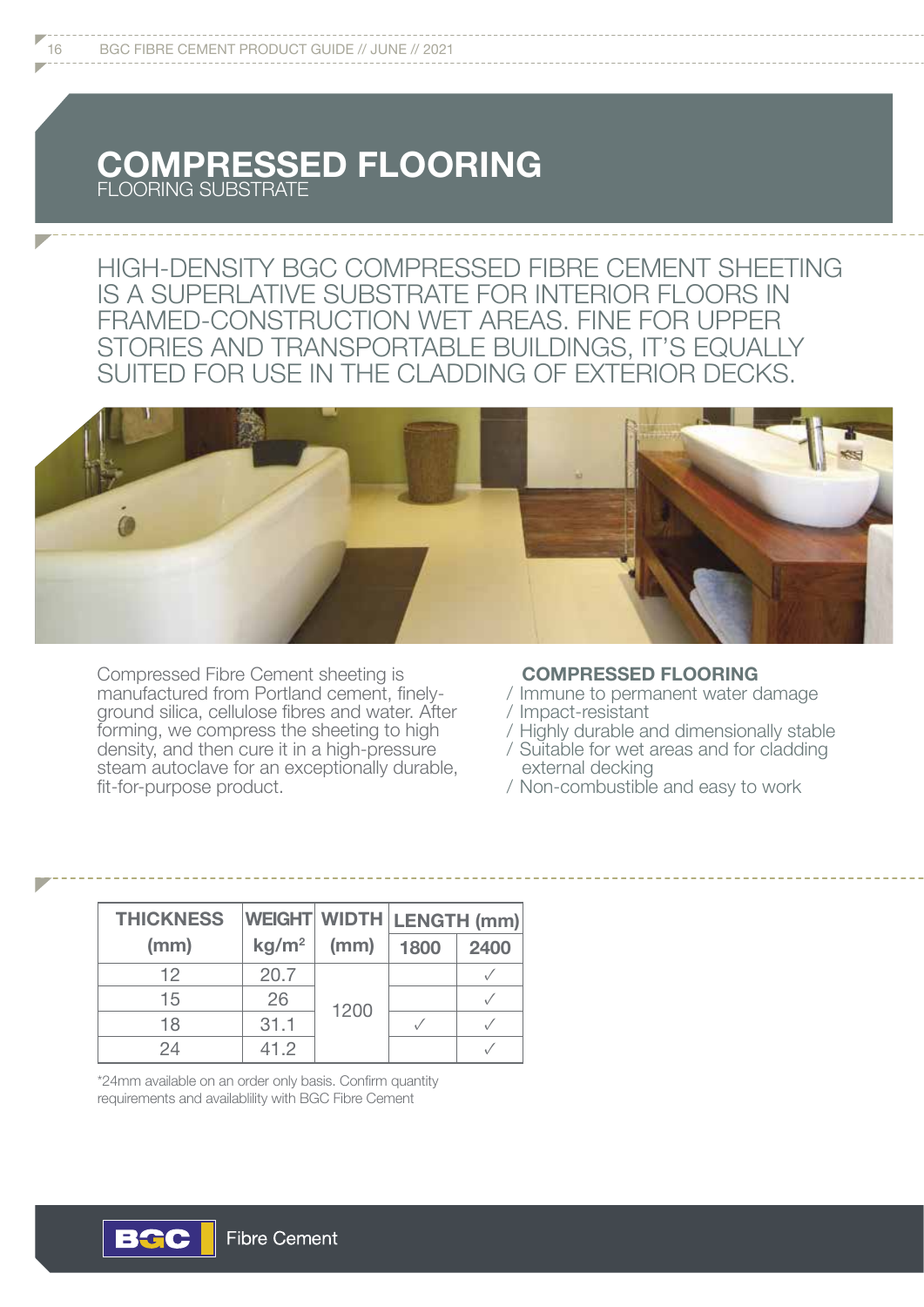

// **BGC FIBRE CEMENT RANGE**

WITH ITS SMOOTH, FLAT SURFACE AND SQUARE-EDGE FINISH, DURACOM™ FACADE SYSTEM IS IDEAL FOR THE EXTERIOR CLADDING OF LOW TO MEDIUM-RISE BUILDINGS. UTILISING BGC'S TRUSTED FIBRE CEMENT-COATED COMPRESSED SHEETING, DURACOM™ DELIVERS A STRIKINGLY MODERN, DURABLE FINISH.

Lightweight, yet exceptionally resilient, Duracom™ Facade system is perfect for expressed jointing and a variety of finishes – from painted to textured coatings.

#### **DURACOM™**

- / Weather resistant simply shrugs off water damage
- / Fully sealed, balanced panels won't rot, burn or corrode
- / Allows easy decoration in a range of design finishes
- / Rapid installation

| <b>THICKNESS</b> |                   | <b>WEIGHT WIDTH</b> | <b>LENGTH (mm)</b> |      |      |  |
|------------------|-------------------|---------------------|--------------------|------|------|--|
| (mm)             | kg/m <sup>2</sup> | (mm)                | 1800               | 2400 | 3000 |  |
| 9                | 14.6              | 1200                |                    |      |      |  |

#### **Accessories**

| <b>PRODUCT</b>                          | <b>LENGTH (mm)</b>       |
|-----------------------------------------|--------------------------|
| Primary Top Hat - Galvanised Steel      | 120 x 35 x 1.15 BMT 5400 |
| Intermediate Top Hat - Galvanised Steel | 50 x 35 x 1.15 BMT 5400  |
|                                         | 1190                     |
| <b>Horizontal Backing Strip</b>         | 2390                     |
|                                         | 2990                     |
| <b>EPDM Foam Gasket</b>                 | 25m                      |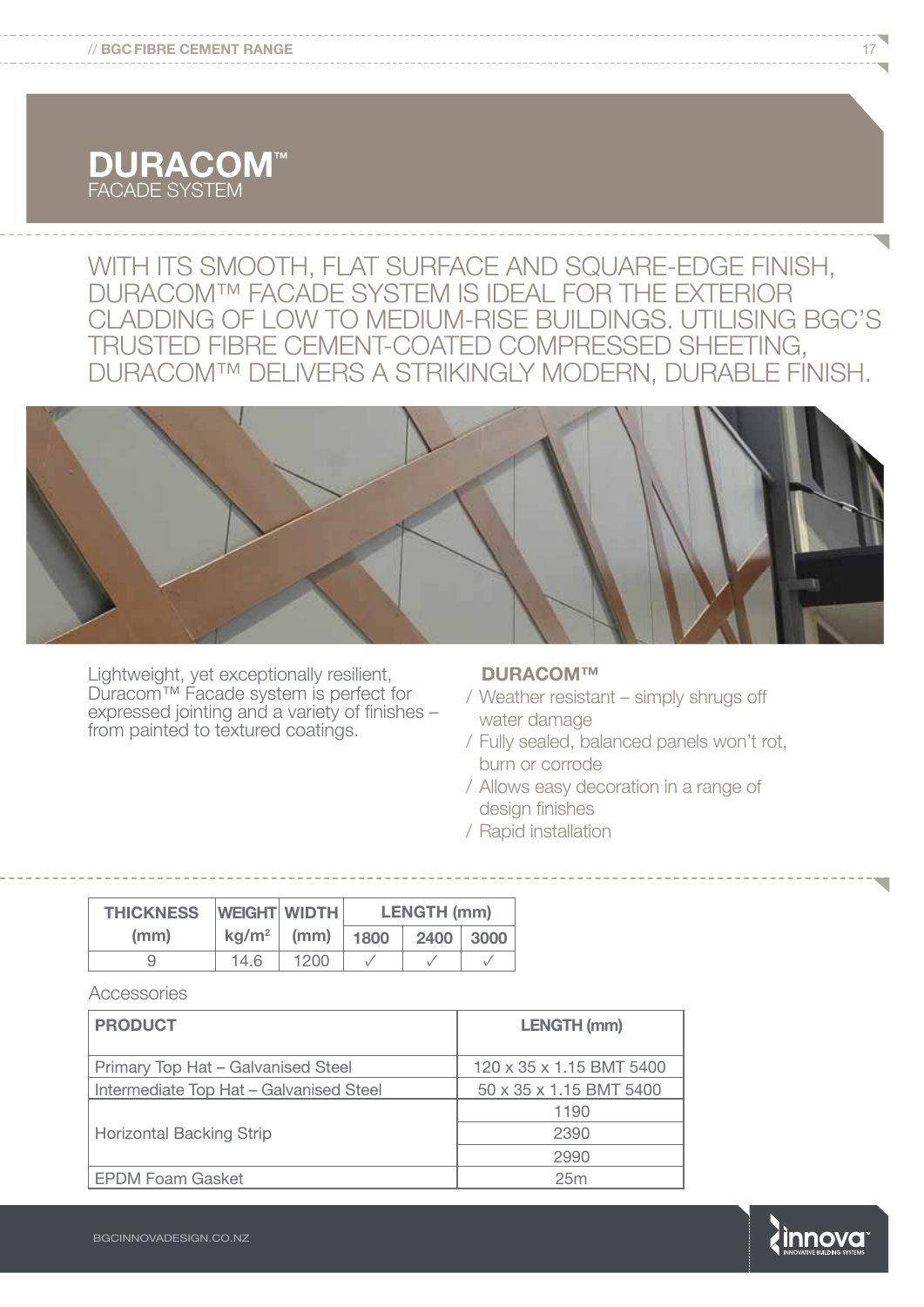# **STONESHEET<sup>M</sup>** STONE TILE SUBSTRATE

# STONESHEET™ IS YOUR FIRST CALL FOR A STONE TILE SUBSTRATE AND BACKGROUND FOR TRUE MASONRY ON TIMBER OR STEEL-FRAMED BUILDINGS. A FLAT, SQUARE-EDGED SHEET, STONESHEET™ COMES AS 7.5MM & 9MM-THICK PANELS.



Designed specially as a substrate for both interior and exterior applications, Stonesheet™ is an excellent alternative where other non-specifically designed substrates have been used.

#### **STONESHEET™**

/ Exterior and interior stone tile facades

/ Classified type A category 3 for exterior use

| <b>THICKNESS</b> |                   |      | WEIGHT WIDTH   LENGTH (mm) |  |
|------------------|-------------------|------|----------------------------|--|
| (mm)             | kg/m <sup>2</sup> | (mm) | 3000                       |  |
| 7.5              | 10.9              | 1200 |                            |  |
|                  | 13.2              |      |                            |  |

Accessories

| <b>PRODUCT</b>         | <b>LENGTH</b><br>(mm) |
|------------------------|-----------------------|
| Joint Tape             | 20m x 60mm            |
| <b>BGC Edge Sealer</b> |                       |

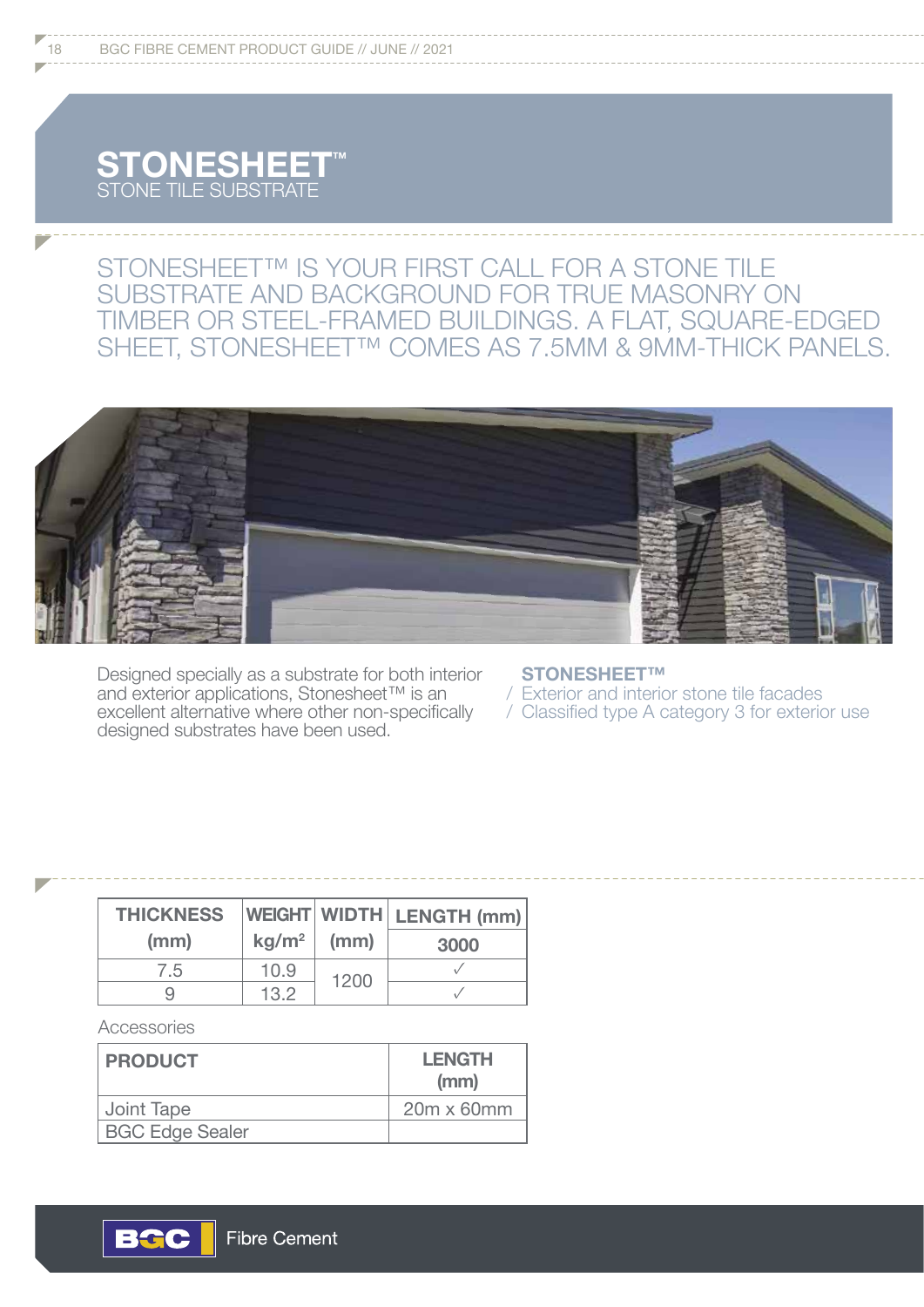

### YOUR ULTIMATE FLOORING SOLUTION, DURAFLOOR™ IS SUPERB FOR INTERIOR WET AREAS SUCH AS BATHROOMS AND LAUNDRIES. YOU CAN ALSO SPECIFY DURAFLOOR™ FOR A VARIETY OF EXTERIOR USES.



Choose Durafloor™ for balconies, verandas and sundecks. Alternatively, where premium quality is your main concern, insist on Durafloor™ as a total floor solution.

#### **DURAFLOOR™**

- / Easy installation via traditional gun-nailing methods
- / Installation costs lower than standard compressed sheet
- / Same toungue-&-groove technology as traditional sheet flooring
- / Greater impact resistance feels more solid underfoot than timber-based sheet flooring products

| <b>WEIGHT WIDTH</b><br><b>THICKNESS</b> |                   |      |      | <b>LENGTH (mm)</b> |      |
|-----------------------------------------|-------------------|------|------|--------------------|------|
| (mm)                                    | kg/m <sup>2</sup> | (mm) | 2250 | 2400               | 2700 |
| 19                                      | 26.2              | 600  |      |                    |      |
| つつ                                      | 30.3              | 600  |      |                    |      |

Weights are based on Equilibrium Moisture Content

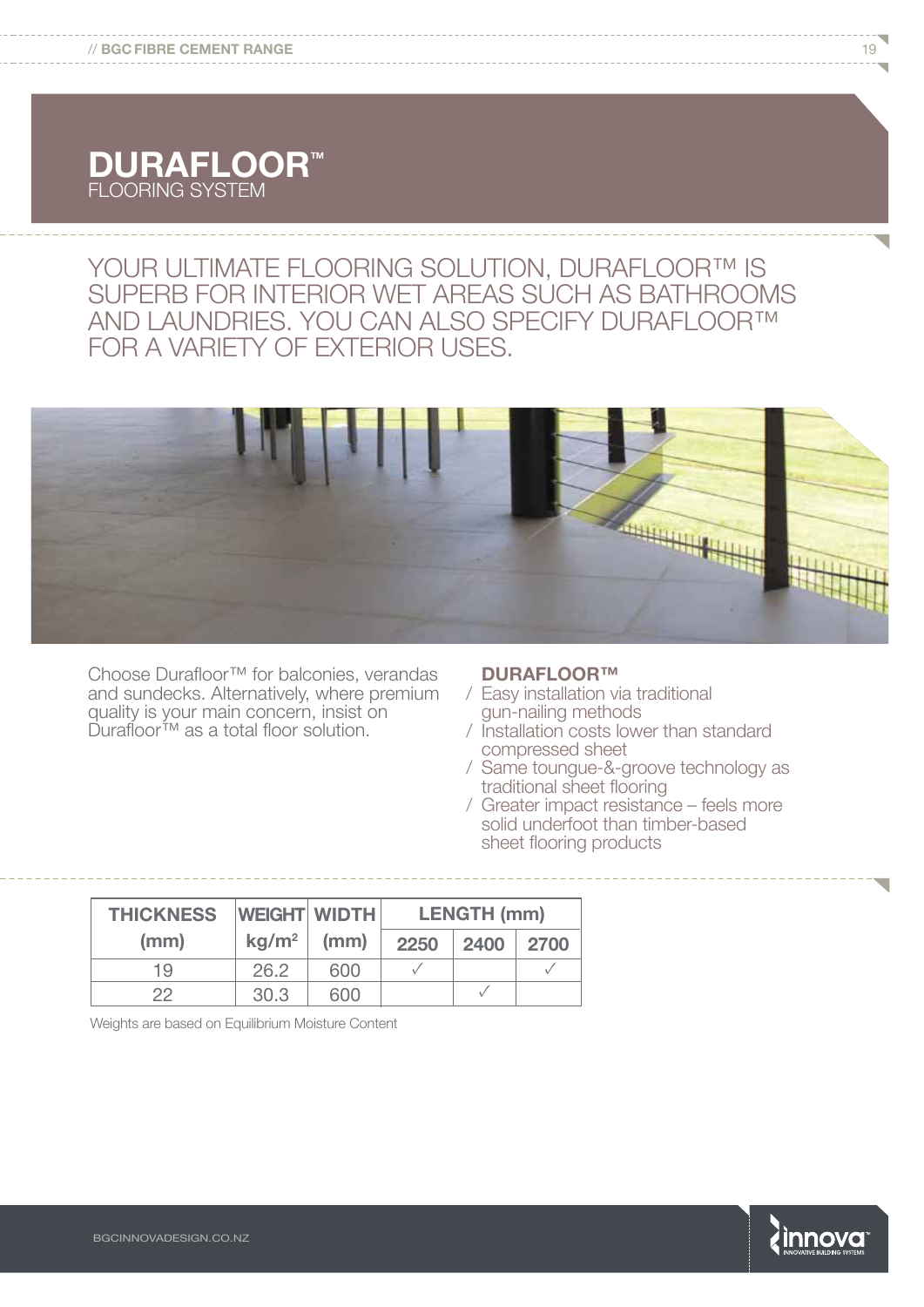#### 20 BGC FIBRE CEMENT PRODUCT GUIDE // JUNE // 2021

# **WARRANTY**

BGC (Aust) Pty Ltd trading as BGC Fibre Cement NZ warrants, subject to the Conditions and Notes set out below, that its products be:

1) Free from defects caused by defective materials or workmanship (manufacturer); and 2) Resistant to rotting, fire and cracking,

For the following period from the date of purchase of each product:

- 25 years for Nuline™ Plus, Stratum™ and Duraplank™ ranges<br>- 15 years for Montage™
- 15 years for Montage™<br>- 50 years for Durabarrier
- 50 years for Durabarrier (when used as bracing sheets)
- 15 years for all other products.

If you purchase any BGC Fibre Cement (NZ) product and find that it does not meet the above warranty during the relevant warranty period, BGC Fibre Cement (NZ) will at its option, repair or replace the product, supply equivalent replacement products or reimburse the purchase price of the product, subject to receiving a valid claim, product inspection and confirmation of the existence of a defect by BGC Fibre Cement (NZ). We will bear the cost of any such repair, replacement or refund.

#### **CONDITIONS**

i) This warranty is non-transferable. To claim under this warranty, you must submit proof of purchase and a written claim to BGC Fibre Cement (NZ) at the following address:

27 Accent Drive, East Tamaki, Auckland

Postal Address PO Box 76695, Manukau City, Auckland

- ii) The product must be installed and maintained in accordance with the relevant BGC Fibre Cement (NZ) literature current and available at the time of purchase. All additional products used in conjunction with the BGC Fibre Cement product(s), including accessories, jointing systems and coatings must be applied or installed according to the relevant manufacturer's instructions.
- iii) Claims must be submitted in writing within 30 days of the defect becoming reasonably apparent. If the defect is detected prior to installation, the claim must be submitted prior to installation.
- iv) Your sole remedy under this warranty is the repair or replacement of the product, supply of equivalent replacement product or reimbursement of the purchase price as described above. BGC Fibre Cement (NZ) is not liable for any damage or losses (direct or indirect) including (without limitation) any property damage or personal injury, economic loss or loss of profits, consequential loss arising in contract or negligence or howsoever arising.
- v) BGC Fibre Cement (NZ) is not liable for any claims, damages or defects arising from or attributed to:
- poor workmanship, poor design or detailing of the project,
- products not supplied by BGC Fibre Cement (NZ),
- settlement or structural movement or movement of materials to which the product is attached,
- incorrect design of the structure,
- acts of God, including but not limited to floods, cyclones, earthquakes or severe weather or unusual climate conditions, performance of coatings or paints applied to the product,
- normal wear and tear, growth of mould, mildew, fungi, bacteria or any other organism on the product's surface (exposed or unexposed).

Failure to comply with all relevant requirements of the current New Zealand Building Code regulations and standards in the design and construction of the project.

Please note that:

- If any remedy under this warranty involves recoating or painting of BGC Fibre Cement (NZ) products, there may be slight colour differences between the replacement product and the original products due to the effect weathering and variations in materials over time.
- BGC Fibre Cement (NZ) does not warrant any product's suitability for any purpose or ability to comply with the relevant conditions set out in the New Zealand Building Code. It is the responsibility of the building designer to ensure that the products used are suitable for the intended project and that specific design is conducted where appropriate. All warranties, conditions, liabilities and obligations other than those specified in this warranty are excluded to the fullest extend allowed by the law.
- The instructions and recommendations in BGC Fibre Cement (NZ) literature are based on good building practice, but are in no way an exhaustive statement of all relevant information and are subject to conditions above. BGC Fibre Cement has tested the performance of its products when installed in accordance with the product's technical specification, in accordance with the standards required by the New Zealand Building Code.

#### DISCLAIMER

The successful performance of the relevant product depends on a number of factors outside the control of BGC Fibre Cement (NZ). As such, BGC Fibre Cement (NZ) shall not be liable for the recommendations made in its literature and the performance of the products/systems including its suitability for any purpose or ability to comply with the relevant conditions set out in the New Zealand Building Code. It is the responsibility of the building designer to ensure that the details and recommendations provided in the relevant BGC Fibre Cement (NZ) installation guide are suitable for the intended project and that specific design is conducted where appropriate.

The instructions and recommendations in BGC Fibre Cement (NZ) literature are based on good building practice, but are in no way an exhaustive statement of all relevant information and are subject to conditions above. BGC Fibre Cement has tested the performance of its products when installed in accordance with the product's technical specification, in accordance with the standards required by the New Zealand Building Code. Those test results demonstrate the products compliance with the performance criteria set out by the New Zealand Building Code.

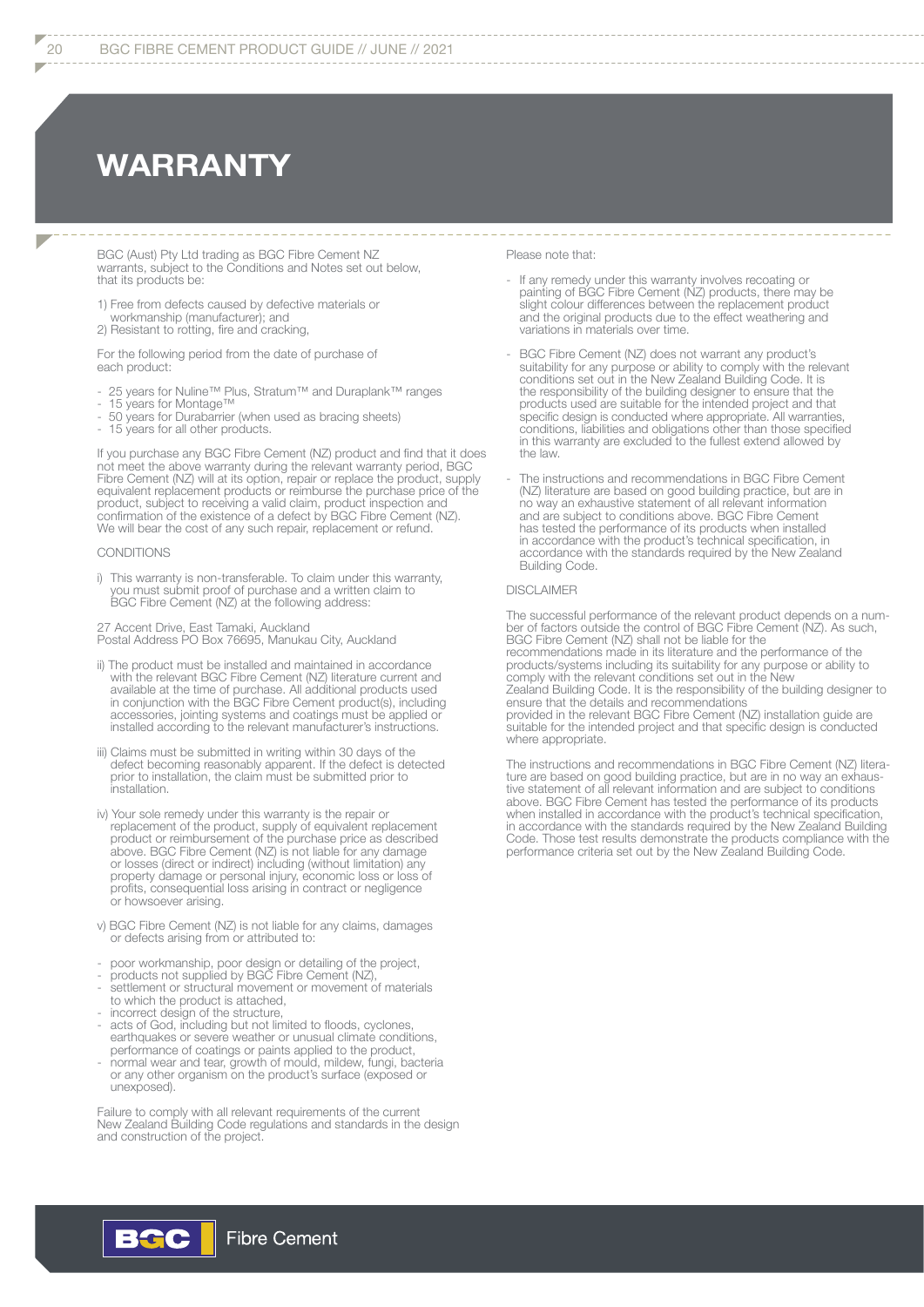| // BGC FIBRE CEMENT RANGE | - |  |
|---------------------------|---|--|
|                           |   |  |

# **NOTES**

 $\overline{\phantom{0}}$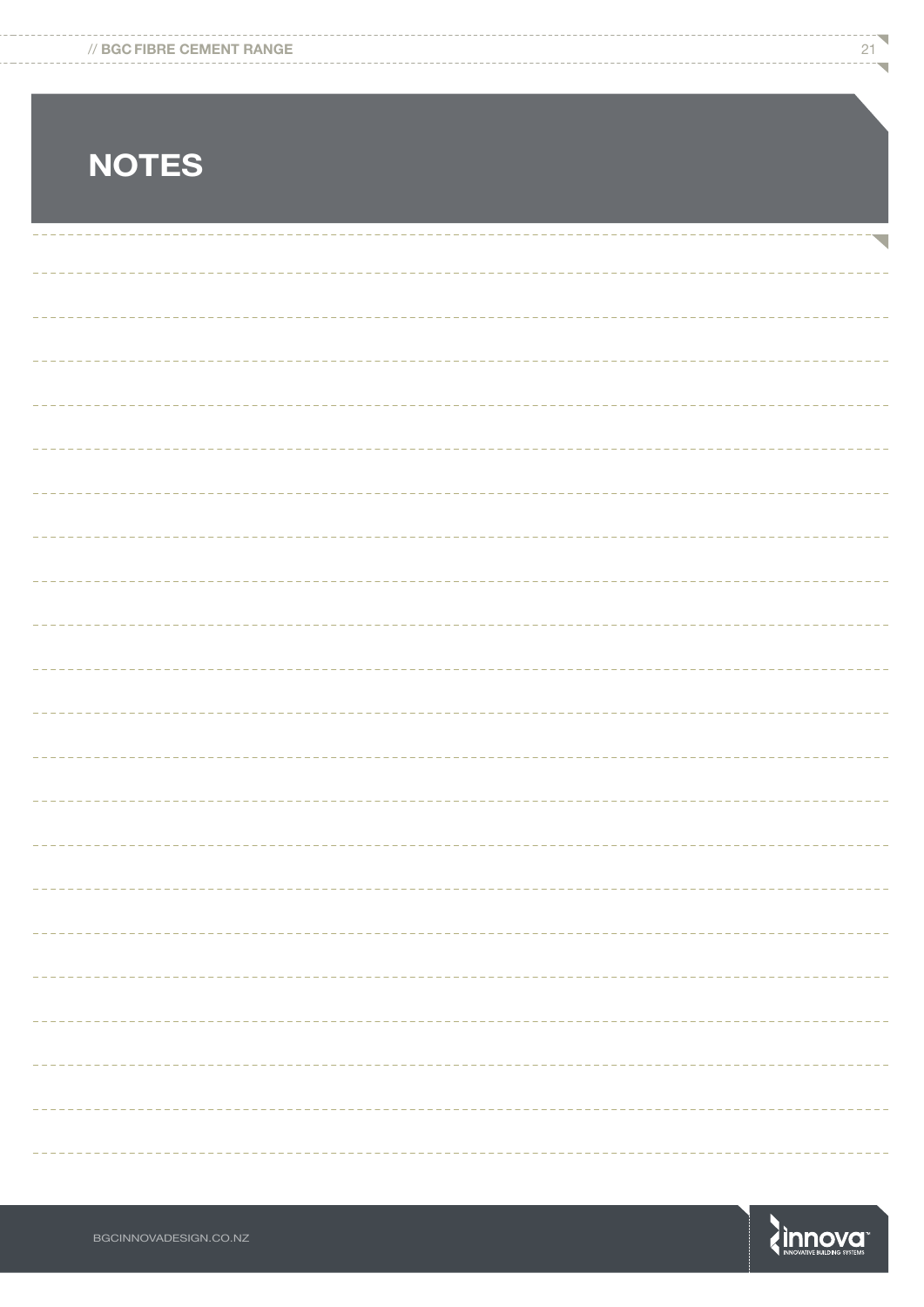| <b>NOTES</b> |
|--------------|
|              |
|              |
|              |
|              |
|              |
|              |
|              |
|              |
|              |
|              |
|              |
|              |
|              |
|              |
|              |
|              |
|              |
|              |
|              |
|              |
|              |



**22 BGC FIBRE CEMENT PRODUCT GUIDE // JUNE // 2021**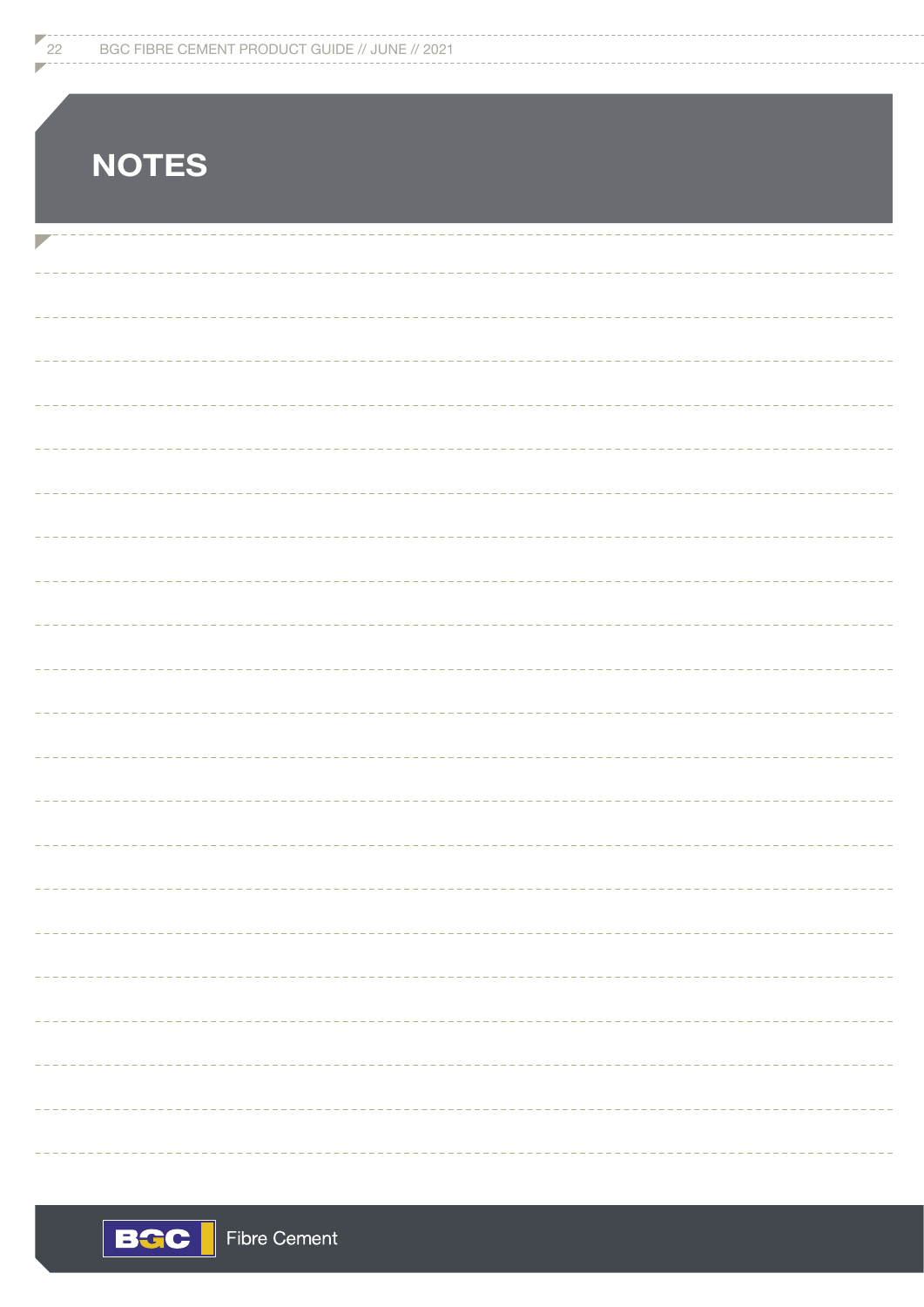| // BGC FIBRE CEMENT RANGE |  |
|---------------------------|--|
|                           |  |

# **NOTES**

 $\overline{\phantom{0}}$